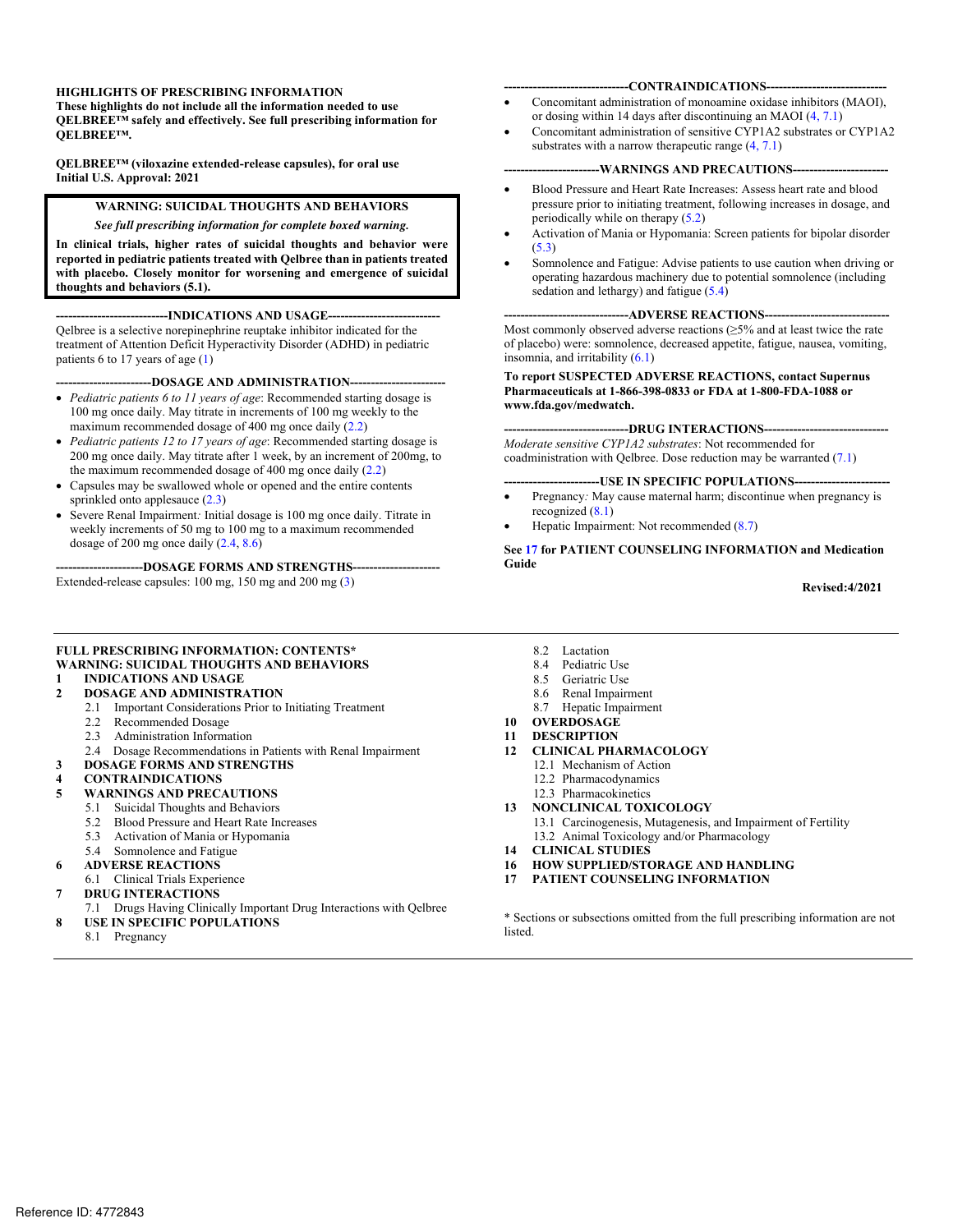# **WARNING: SUICIDAL THOUGHTS AND BEHAVIORS**

**In clinical studies, higher rates of suicidal thoughts and behavior were reported in pediatric patients with ADHD treated with Qelbree than in patients treated with placebo**. **Closely monitor all Qelbree-treated patients for clinical worsening, and for emergence of suicidal thoughts and behaviors** *[see Warnings and Precautions (5.1)]***.** 

### **1 INDICATIONS AND USAGE**

Qelbree is indicated for the treatment of Attention-Deficit Hyperactivity Disorder (ADHD) in pediatric patients 6 to 17 years of age.

### **2 DOSAGE AND ADMINISTRATION**

#### **2.1 Important Considerations Prior to Initiating Treatment**

- Assess heart rate and blood pressure prior to initiating treatment with Qelbree, following increases in dosage, and periodically while on therapy *[see Warnings and Precautions (5.2)]*.
- Prior to initiating treatment with Qelbree, screen patients for a personal or family history of suicide, bipolar disorder, and depression *[see Warnings and Precautions (5.3)].*

#### **2.2 Recommended Dosage**

#### Pediatric patients 6 to 11 years of age

The recommended starting dosage for pediatric patients 6 to 11 years of age is 100 mg orally once daily. Dosage may be titrated in increments of 100 mg at weekly intervals to the maximum recommended dosage of 400 mg once daily, depending on response and tolerability.

#### Pediatric patients 12 to 17 years of age

The recommended starting dosage for pediatric patients 12 to 17 years of age is 200 mg orally once daily. After 1 week, dosage may be titrated by an increment of 200 mg to the maximum recommended dosage of 400 mg once daily, depending on response and tolerability.

Pharmacological treatment of ADHD may be needed for extended periods. Periodically reevaluate the long-term use of Qelbree and adjust dosage as needed.

#### **2.3 Administration Information**

Administer Qelbree orally with or without food *[see Clinical Pharmacology (12.3)]*. Do not cut, crush, or chew the capsules.

Swallow Qelbree capsules whole or open the capsule and sprinkle the entire contents over a teaspoonful of applesauce. Consume all the sprinkled applesauce in its entirety, without chewing, within 2 hours; do not store for future use.

# **2.4 Dosage Recommendations in Patients with Renal Impairment**

In patients with severe renal impairment ( $eGFR < 30$  mL/min/1.73m<sup>2</sup>), the recommended starting dosage is 100 mg once daily. Dosage may be titrated in weekly increments of 50 to 100 mg once daily, to a maximum recommended dosage of 200 mg once daily.

No dosage adjustment is recommended in patients with mild to moderate (eGFR of 30 to 89 mL/min/1.73m<sup>2</sup>) renal impairment *[see Use in Specific Populations (8.6)]*.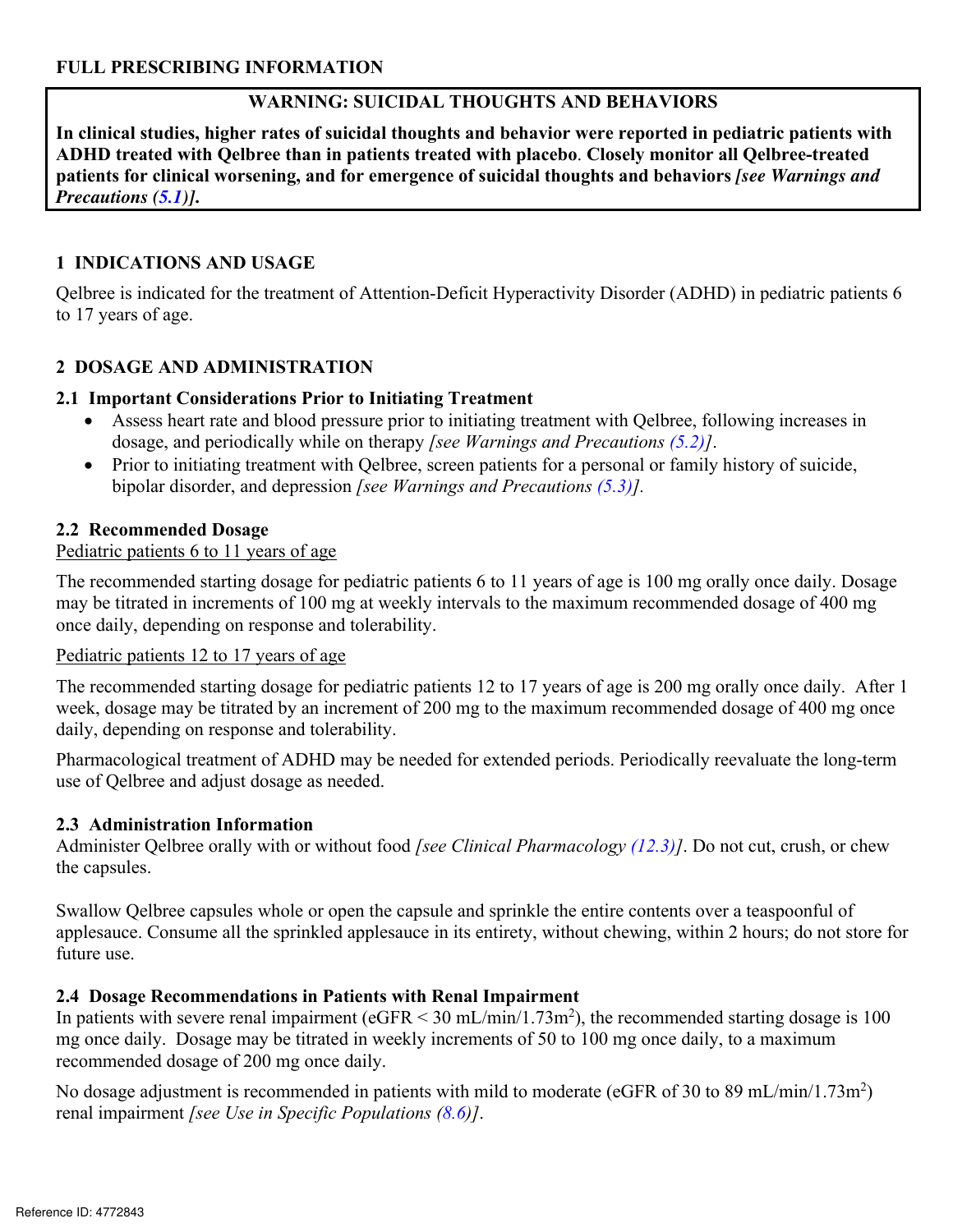### **3 DOSAGE FORMS AND STRENGTHS**

Qelbree (viloxazine extended-release capsules) are available as:

100 mg: yellow opaque body and cap (printed "SPN" on the cap, "100" on the body)

150 mg: lavender opaque body and cap (printed "SPN" on the cap, "150" on the body)

200 mg: light green opaque body and cap (printed "SPN" on the cap, "200" on the body)

### **4 CONTRAINDICATIONS**

Qelbree is contraindicated in patients:

- receiving concomitant treatment with monoamine oxidase inhibitors (MAOI), or within 14 days following discontinuing an MAOI, because of an increased risk of hypertensive crisis [see Drug Interactions (7.1)].<br>
 receiving receiving concomitant treatment with monoamine oxidase inhibitors (MAOI), or within 14 days following discontinuing an MAOI, because of an increased risk of hypertensive crisis *[see Drug Interactions (7.1)]*.
	- receiving concomitant administration of sensitive CYP1A2 substrates or CYP1A2 substrates with a narrow therapeutic range *[see Drug Interactions (7.1)].*

### **5 WARNINGS AND PRECAUTIONS**

### **5.1 Suicidal Thoughts and Behaviors**

In clinical studies, higher rates of suicidal thoughts and behavior were reported in pediatric patients with ADHD treated with Qelbree than in patients treated with placebo. Among 1019 patients exposed to Qelbree 100 mg to 400 mg in short-term trials, a total of nine patients (0.9%) reported suicidal ideation (N=6), behavior (N=1) or both (N=2). Eight patients reported suicidal ideation or behavior on the Columbia Suicide Severity Rating Scale (C-SSRS), a validated scale that assesses suicide risk. An additional patient treated with Qelbree reported suicidal behavior during the clinical trials, but did not report it on the C-SSRS. Among 463 patients treated with placebo in these studies, two patients (0.4%) reported suicidal ideation on the C-SSRS. No patients treated with placebo reported suicidal behavior. No completed suicides occurred in these trials.

Patients treated with Qelbree had higher rates of insomnia and irritability *[see Adverse Reactions (6.1)]*. Although a causal link between the emergence of such symptoms and the emergence of suicidal impulses has not been established, there is a concern that these and other symptoms such as depressed mood, anxiety, agitation, akathisia, mania, hypomania, panic attacks, impulsive behavior, and aggression may represent precursors to emerging suicidal ideation or behavior. Thus, patients being treated with Qelbree should be observed for the emergence of such symptoms.

Closely monitor all Qelbree-treated patients for clinical worsening and emergence of suicidal thoughts and behaviors, especially during the initial few months of drug therapy, and at times of dosage changes. Consider changing the therapeutic regimen, including possibly discontinuing Qelbree, in patients who are experiencing emergent suicidal thoughts and behaviors or symptoms that might be precursors to emerging suicidal ideation or behavior, especially if these symptoms are severe or abrupt in onset, or were not part of the patient's presenting symptoms. Advise family members or caregivers of patients to monitor for the emergence of suicidal ideation or behavior, and to report such symptoms immediately to the healthcare provider.

#### **5.2 Blood Pressure and Heart Rate Increases**

Qelbree can cause an increase in heart rate and diastolic blood pressure.

In a clinical study in patients 6 to 11 years of age, 34/154 (22%) of patients treated with Qelbree 100 mg daily had  $a \geq 20$  beat per minute (bpm) increase in heart rate at any time point in the clinical trial, compared to 15/159 (9%)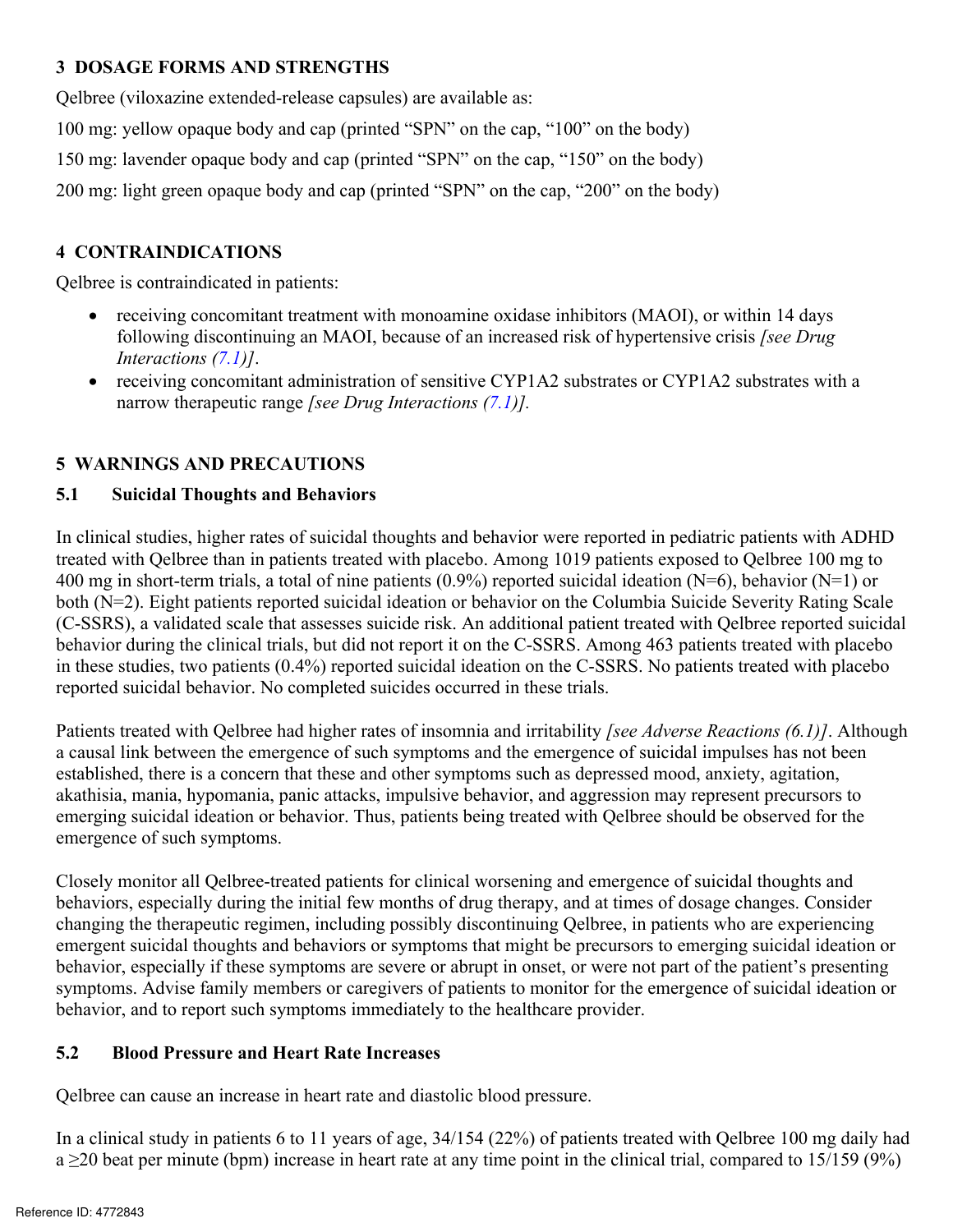of patients who received placebo. This finding was observed in 84/268 (31%) who received the 200 mg daily dosage, compared to 39/262 (15%) of patients in the placebo group, and in 28/100 (28%) of patients who received the 400 mg daily dosage, compared to 24/103 (23%) of patients who received placebo.

In a clinical study in patients 12 to 17 years of age, 22/99 (22%) of patients treated with Qelbree 200 mg daily had  $a \ge 20$  bpm increase in heart rate at any time point in the clinical trial, compared to 15/104 (14%) of patients who received placebo. This finding was observed in 69/205 (34%) who received the 400 mg daily dosage, compared to 35/201 (17%) of patients in the placebo group. In patients ages 12 to 17 years of age, 52/205 (25%) of patients treated with Qelbree 400 mg daily had  $a \ge 15$  mmHg increase in diastolic blood pressure at any time in the clinical trial, compared to 26/201 (13%) of patients in the placebo group.

Assess heart rate and blood pressure prior to initiating treatment with Qelbree, following increases in dosage, and periodically while on therapy *[see Dosage and Administration (2.1)]*.

# **5.3 Activation of Mania or Hypomania**

Noradrenergic drugs, such as Qelbree, may induce a manic or mixed episode in patients with bipolar disorder. Prior to initiating treatment with Qelbree, screen patients to determine if they are at risk for bipolar disorder; such screening should include a detailed psychiatric history, including a personal or family history of suicide, bipolar disorder, and depression *[see Dosage and Administration (2.1)].* 

# **5.4 Somnolence and Fatigue**

Qelbree can cause somnolence and fatigue. In the short-term, placebo-controlled clinical trials in pediatric patients with ADHD, somnolence (including lethargy and sedation) was reported in 16% of Qelbree-treated patients compared to 4% of placebo-treated patients. Fatigue was reported in 6% of Qelbree-treated patients, compared to 2% of placebo-treated patients *[see Adverse Reactions (6.1)]*.

Patients should not perform activities requiring mental alertness, such as operating a motor vehicle or operating hazardous machinery until they know how they will be affected by Qelbree.

# **6 ADVERSE REACTIONS**

The following serious adverse reactions are described in other sections of the labeling:

- Suicidal Thoughts and Behaviors *[see Warnings and Precautions (5.1)]*
- Fuicidal Thoughts and Behaviors *[see Warnings and Precautions (5.1)]*<br>
Blood Pressure and Heart Rate Increases *[see Warnings and Precautions (5.2)]*<br>
Activation of Mania or Hypomania *[see Warnings and Precautions (5.3)]* Blood Pressure and Heart Rate Increases *[see Warnings and Precautions (5.2)]*
- Activation of Mania or Hypomania *[see Warnings and Precautions (5.3)]*
- Somnolence and Fatigue *[see Warnings and Precautions (5.4)]*

# **6.1 Clinical Trials Experience**

Because clinical trials are conducted under widely varying conditions, adverse reaction rates observed in the clinical trials of a drug cannot be directly compared to rates in the clinical trials of another drug, and may not reflect the rates observed in practice.

The safety of Qelbree has been evaluated in 1118 patients (6 to 17 years of age) with ADHD exposed to one or more doses in short-term (6 to 8 week), randomized, double-blind, placebo-controlled trials.

A total of 682 pediatric patients were treated for at least 6 months, and 347 pediatric patients for at least 12 months with Qelbree.

The data described below reflect exposure to Qelbree in 826 patients who participated in randomized, doubleblind, placebo-controlled trials with doses ranging from 100 mg to 400 mg. The population (N=826) was 65% male, 35% female, 54% White, 41% Black, 4% multiracial, and 1% other races.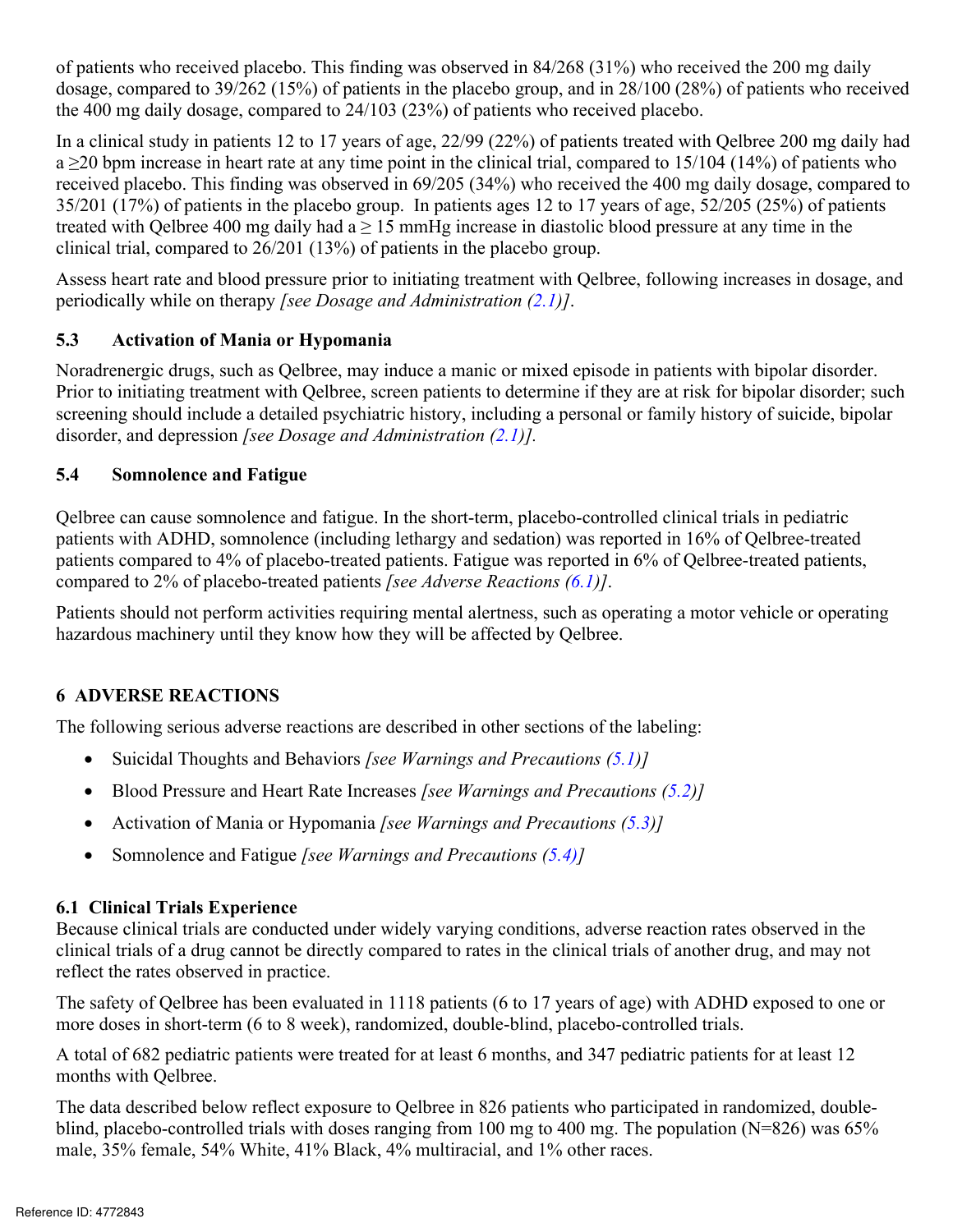*Adverse Reactions Leading to Discontinuation of Qelbree Treatment*: Approximately 3% of the 826 patients receiving Qelbree in clinical studies discontinued treatment due to an adverse reaction. The adverse reactions most commonly associated with discontinuation of Qelbree were somnolence, nausea, headache, irritability, tachycardia, fatigue, and decreased appetite.

*Most Common Adverse Reactions (occurring at ≥5% and at least twice the placebo rate for any dose)*: somnolence, decreased appetite, fatigue, nausea, vomiting, insomnia, and irritability.

Table 1 lists adverse reactions that occurred in at least 2% of patients treated with Qelbree and more frequently in Qelbree-treated patients than in placebo-treated patients. Table 1 data represents pooled data from pediatric patients 6 to 17 years of age who were enrolled in randomized, placebo-controlled trials of Qelbree.

#### **Table 1. Adverse Reactions Reported in ≥2% of Pediatric Patients (6 to 17 Years of Age) Treated with Qelbree and at a Rate Greater than Placebo-Treated Patients in Placebo-Controlled ADHD Studies**

|                                                         |                             | Qelbree                   |                                  |                           |                                    |  |
|---------------------------------------------------------|-----------------------------|---------------------------|----------------------------------|---------------------------|------------------------------------|--|
| <b>Body System</b><br><b>Adverse</b><br><b>Reaction</b> | Placebo<br>$N = 463$<br>(%) | 100mg<br>$N = 154$<br>(%) | <b>200mg</b><br>$N = 367$<br>(%) | 400mg<br>$N = 305$<br>(%) | All<br>Qelbree<br>$N = 826$<br>(%) |  |
| Nervous system<br>disorders                             |                             |                           |                                  |                           |                                    |  |
| Somnolence*                                             | $\overline{\mathbf{4}}$     | 12                        | 16                               | 19                        | 16                                 |  |
| Headache*                                               | $\overline{7}$              | 10                        | 11                               | 11                        | 11                                 |  |
| <b>Metabolic and</b><br>nutritional<br>disorders        |                             |                           |                                  |                           |                                    |  |
| <b>Decreased</b><br>appetite                            | 0.4                         | 5                         | $8\,$                            | $\,8\,$                   | $\boldsymbol{7}$                   |  |
| <b>Infections and</b><br>infestations                   |                             |                           |                                  |                           |                                    |  |
| <b>Upper</b><br>respiratory<br>tract infection*         | 6                           | 5                         | $\tau$                           | $\,8\,$                   | $\boldsymbol{7}$                   |  |
| <b>Body as a Whole</b><br>- General<br>disorders        |                             |                           |                                  |                           |                                    |  |
| Fatigue                                                 | $\overline{2}$              | $\overline{4}$            | 5                                | 9                         | 6                                  |  |
| Pyrexia                                                 | 0.2                         | $\overline{3}$            | $\overline{2}$                   | $\mathbf{1}$              | $\overline{c}$                     |  |
| <b>Gastrointestinal</b><br>system disorders             |                             |                           |                                  |                           |                                    |  |
| Abdominal<br>Pain*                                      | $\overline{4}$              | $\overline{3}$            | 6                                | $\boldsymbol{7}$          | 5                                  |  |
| <b>Nausea</b>                                           | $\overline{\mathbf{3}}$     | $\mathbf{1}$              | $\overline{4}$                   | $\tau$                    | 5                                  |  |
| <b>Vomiting</b>                                         | $\overline{2}$              | 5                         | $\overline{3}$                   | 6                         | $\overline{4}$                     |  |
| Psychiatric<br>disorders                                |                             |                           |                                  |                           |                                    |  |
| Insomnia*                                               | $\mathbf{1}$                | $\overline{2}$            | 5                                | 5                         | $\overline{4}$                     |  |
| Irritability                                            | $\mathbf{1}$                | 3                         | $\overline{2}$                   | 5                         | $\mathfrak{Z}$                     |  |

\*The following terms were combined:

**Somnolence**: somnolence, lethargy, sedation

**Headache**: headache, migraine, migraine with aura, tension headache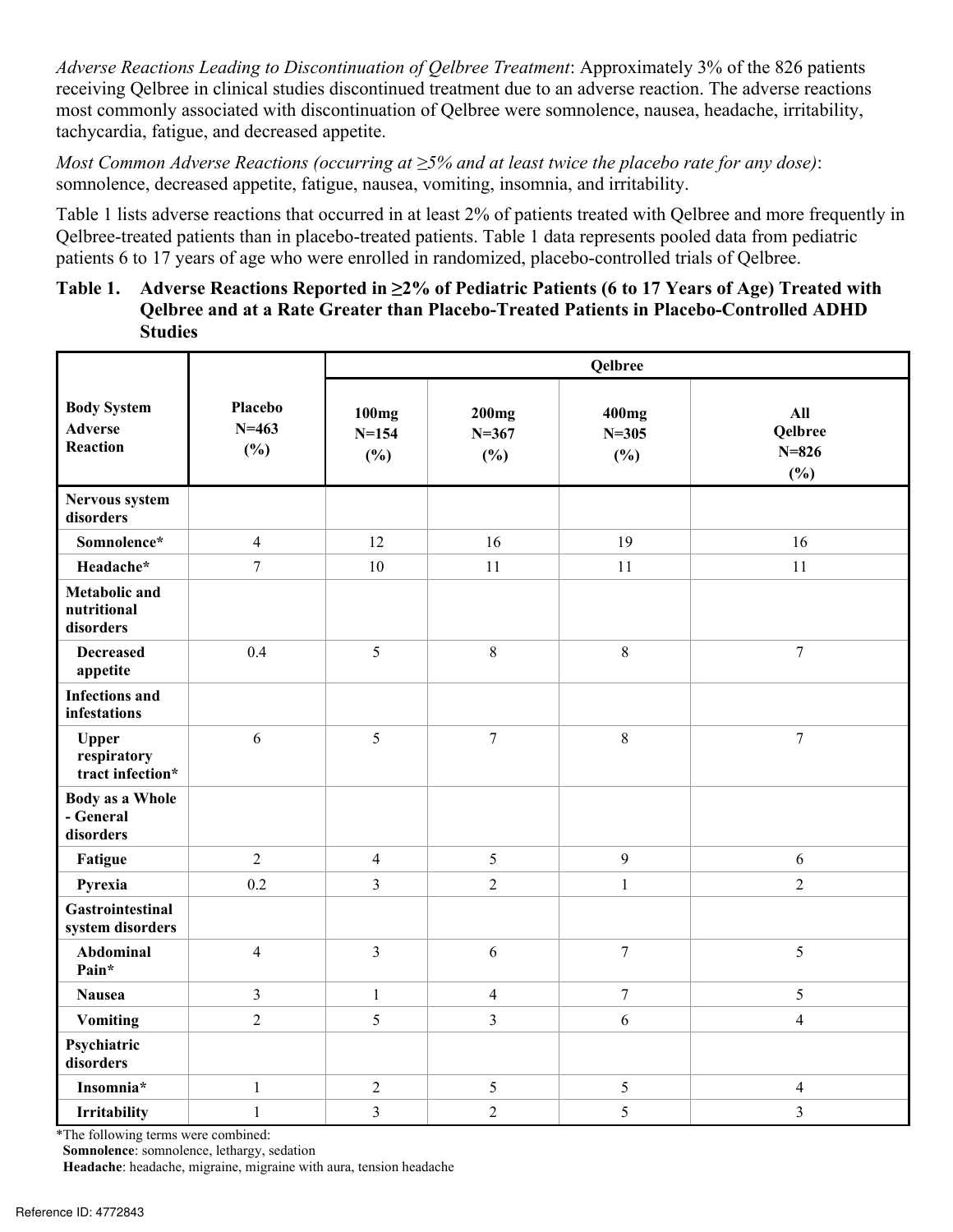**Upper respiratory tract infection**: nasopharyngitis, pharyngitis, sinusitis, upper respiratory tract infection, viral sinusitis, viral upper respiratory tract infection

**Abdominal pain**: abdominal discomfort, abdominal pain, abdominal pain lower, abdominal pain upper **Insomnia**: initial insomnia, insomnia, middle insomnia, poor quality sleep, sleep disorder, terminal insomnia

*Effects on Weight:* In short–term, controlled studies (6 to 8 weeks), Qelbree-treated patients 6 to 11 years of age gained an average of 0.2 kg, compared to a gain of 1 kg in same-aged patients who received placebo. Qelbreetreated patients 12 to 17 years of age lost an average of 0.2 kg, compared to a weight gain of 1.5 kg in same-aged patients who received placebo. In a long-term open-label extension safety trial, 1097 patients received at least 1 dose of Qelbree. Among the 338 patients evaluated at 12 months, the mean change from baseline in weight-forage z-score was -0.2 (standard deviation of 0.5). In the absence of a control group, it is unclear whether the weight change observed in the long-term open-label extension was attributable to the effect of Qelbree.

### **7 DRUG INTERACTIONS**

### **7.1 Drugs Having Clinically Important Interactions with Qelbree**

|                 | <b>Monoamine Oxidase Inhibitors (MAOI)</b>                                                                                                                                                                                                                                                                         |
|-----------------|--------------------------------------------------------------------------------------------------------------------------------------------------------------------------------------------------------------------------------------------------------------------------------------------------------------------|
| Clinical Impact | Concomitant use of Qelbree with an MAOI may lead to a potentially<br>life-threatening hypertensive crisis.                                                                                                                                                                                                         |
| Intervention    | Concomitant use of Qelbree with an MAOI or within 2 weeks after<br>discontinuing an MAOI is contraindicated [see Contraindications (4)].                                                                                                                                                                           |
| Examples        | Selegiline, isocarboxazid, phenelzine, tranylcypromine, safinamide,<br>rasagiline                                                                                                                                                                                                                                  |
|                 | Sensitive CYP1A2 Substrates or CYP1A2 Substrates with a Narrow Therapeutic Range                                                                                                                                                                                                                                   |
| Clinical Impact | Viloxazine is a strong CYP1A2 inhibitor. Concomitant use of viloxazine<br>significantly increases the total exposure, but not peak exposure, of<br>sensitive CYP1A2 substrates [see Clinical Pharmacology (12.3)], which<br>may increase the risk of adverse reactions associated with these CYP1A2<br>substrates. |
| Intervention    | Coadministration with Qelbree is contraindicated [see Contraindications<br>$(4)$ ].                                                                                                                                                                                                                                |
| Examples        | Alosetron, duloxetine, ramelteon, tasimelteon, tizanidine, theophylline                                                                                                                                                                                                                                            |
|                 | <b>Moderate Sensitive CYP1A2 Substrate</b>                                                                                                                                                                                                                                                                         |
| Clinical Impact | Viloxazine is a strong CYP1A2 inhibitor. Concomitant use of viloxazine<br>significantly increases the total, but not peak, exposure of sensitive<br>CYP1A2 substrates [see Clinical Pharmacology (12.3)], which may<br>increase the risk of adverse reactions associated with these CYP1A2<br>substrates.          |
| Intervention    | Not recommended for coadministration with Qelbree. Dose reduction may<br>be warranted if coadministered.                                                                                                                                                                                                           |
| Examples        | Clozapine, pirfenidone                                                                                                                                                                                                                                                                                             |

Table 2: Clinically Important Drug Interactions with Qelbree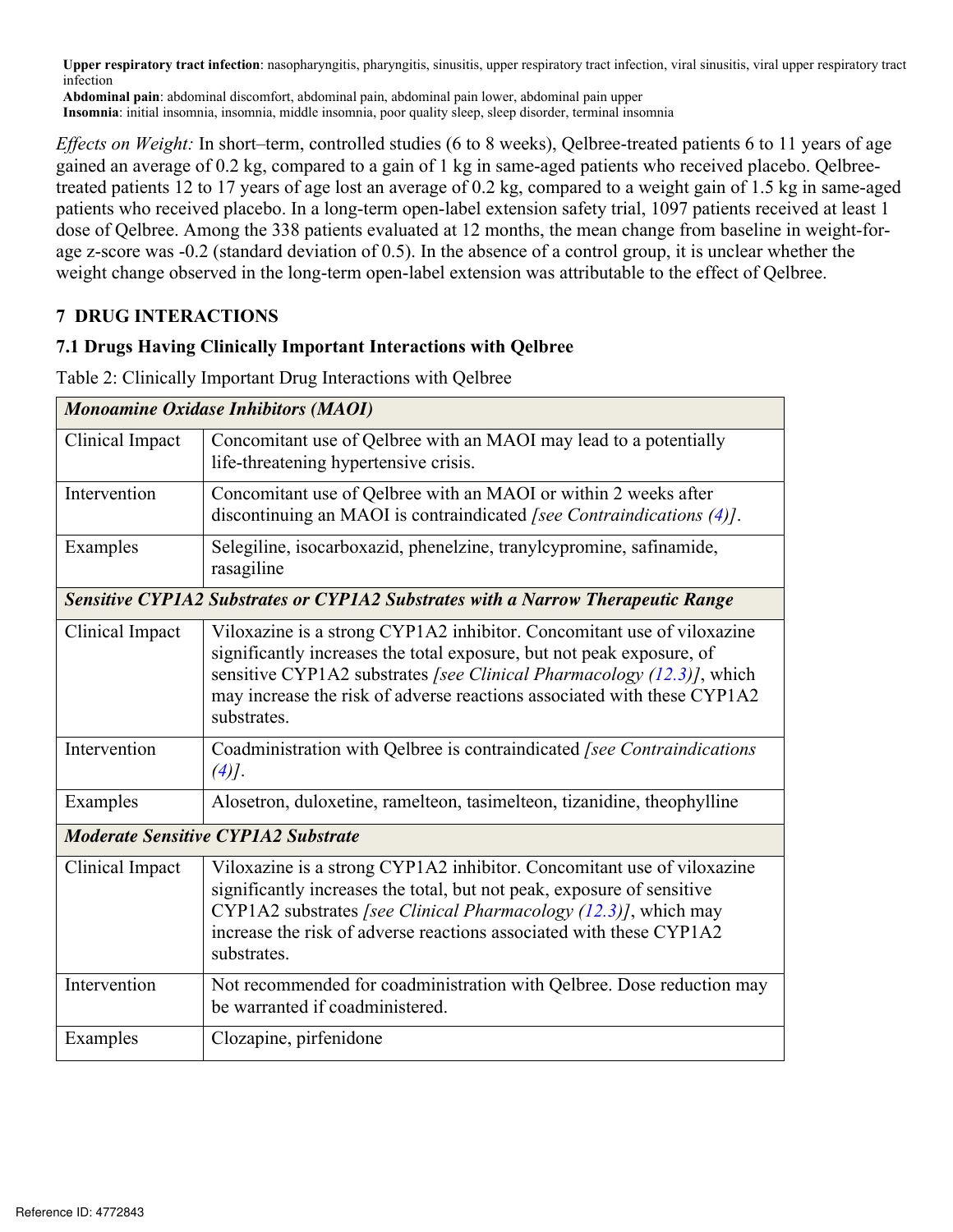| <b>CYP2D6</b> Substrates |                                                                                                                                                                                                                                                                             |
|--------------------------|-----------------------------------------------------------------------------------------------------------------------------------------------------------------------------------------------------------------------------------------------------------------------------|
| Clinical Impact          | Viloxazine is a weak inhibitor of CYP2D6, and increases the exposure of<br>CYP2D6 substrates when coadministered [see Clinical Pharmacology<br>$(12.3)$ .                                                                                                                   |
| Intervention             | Monitor patients for adverse reactions and adjust dosages of CYP2D6<br>substrates, as clinically indicated.                                                                                                                                                                 |
| Examples                 | Atomoxetine, desipramine, dextromethorphan, nortriptyline, metoprolol,<br>nebivolol, perphenazine, tolterodine, venlafaxine, and risperidone                                                                                                                                |
| <b>CYP3A4 Substrates</b> |                                                                                                                                                                                                                                                                             |
| Clinical Impact          | Viloxazine is a weak inhibitor of CYP3A4 which increases the exposure of<br>CYP3A4 substrates when coadministered [see Clinical Pharmacology<br>$(12.3)$ ].                                                                                                                 |
| Intervention             | Monitor patients for adverse reactions and adjust dosages of CYP3A4<br>substrates, as clinically indicated.                                                                                                                                                                 |
| Examples                 | Alfentanil, avanafil, buspirone, conivaptan, darifenacin, darunavir,<br>ebastine, everolimus, ibrutinib, lomitapide, lovastatin, midazolam,<br>naloxegol, nisoldipine, saquinavir, simvastatin, sirolimus, tacrolimus,<br>tipranavir, triazolam, vardenafil, and lurasidone |

# **8 USE IN SPECIFIC POPULATIONS**

#### **8.1 Pregnancy**

#### Pregnancy Exposure Registry

There is a pregnancy exposure registry that monitors pregnancy outcomes in women exposed Qelbree during pregnancy. Healthcare providers are encouraged to register patients by calling the National Pregnancy Registry for Psychiatric Medications at 1-866-961-2388 or visiting online at www.womensmentalhealth.org/preg.

#### Risk Summary

insufficient to determine a drug-associated risk of major birth defects, miscarriage or adverse maternal outcomes. Based on findings from animal reproduction studies, viloxazine may cause maternal harm when used during pregnancy. Discontinue Qelbree when pregnancy is recognized unless the benefits of therapy outweigh the potential risk to the mother. Available data from case series with viloxazine use in pregnant women are

In animal reproduction studies, oral administration of viloxazine to pregnant rats and rabbits during the period of organogenesis did not cause significant maternal toxicity but caused fetal toxicities and delayed fetal development in the rat at doses up to 2 times the maximum recommended human dose (MRHD) of 400 mg, based on mg/m<sup>2</sup>. In the rabbit, viloxazine caused maternal toxicity without significant fetal toxicity at doses  $\geq$  7 times the MRHD based on mg/m<sup>2</sup>. The no observed adverse effect levels (NOAELs) for fetal toxicity are approximately equal to and 11 times the MRHD, based on mg/m<sup>2</sup> in the rat and rabbit, respectively. Oral administration of viloxazine to pregnant rats and mice during pregnancy and lactation caused maternal toxicities and deaths at doses approximately 2 and 1 time the MRHD, based on mg/m<sup>2</sup>, respectively *(see Data)*. At these maternally toxic doses, viloxazine caused offspring toxicities. The NOAEL for maternal and developmental toxicity is approximately equal to or less than the MRHD, based on mg/m<sup>2</sup> , in the rat and mouse, respectively *(see Data*).

The estimated background risk of major birth defects and miscarriage for the indicated population is unknown. All pregnancies have a background risk of birth defect, loss, or other adverse outcomes. In the U.S. general population, the estimated background risk of major birth defects and miscarriage in clinically recognized pregnancies is 2 to 4% and 15 to 20%, respectively.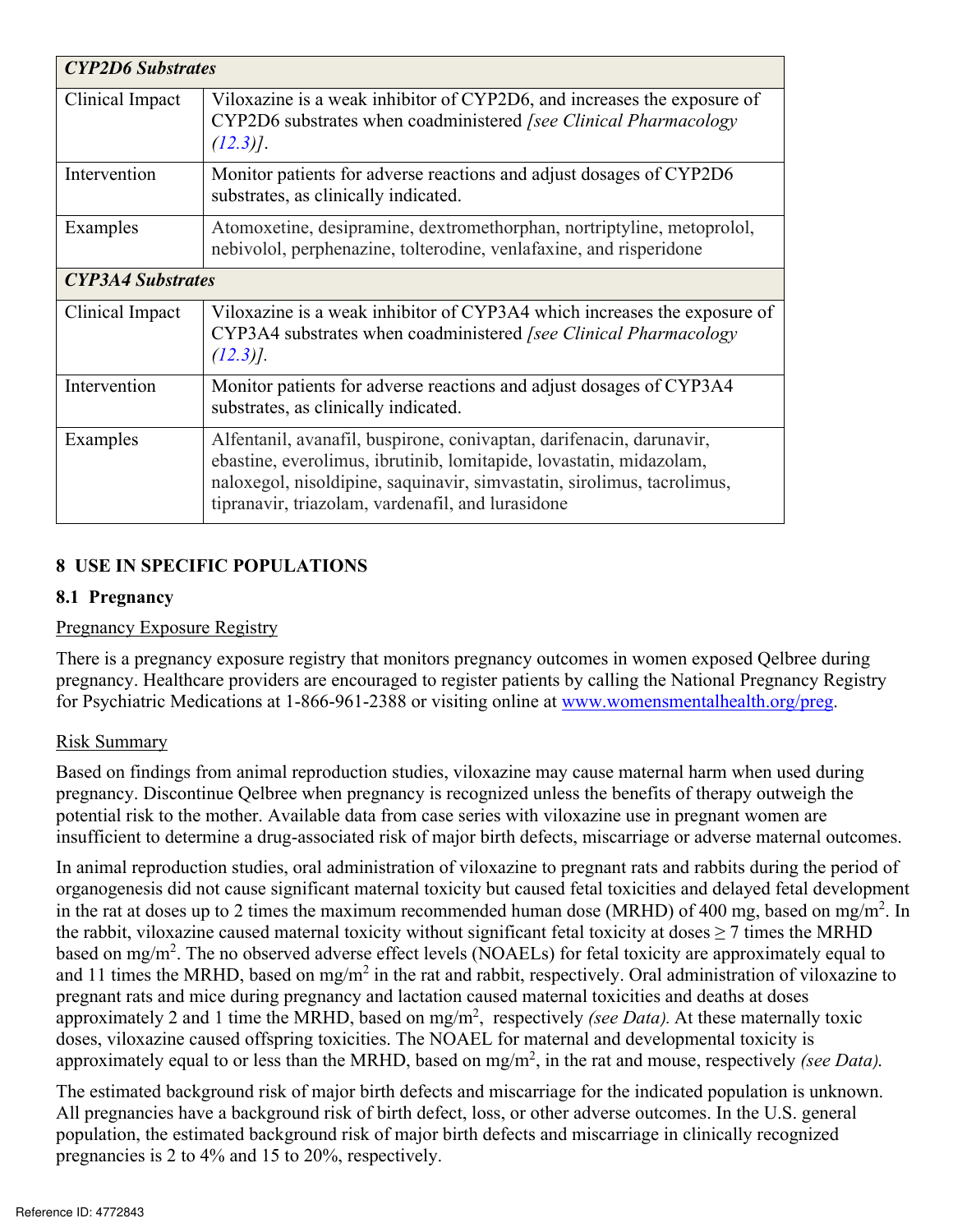# Data

# *Animal Data*

Viloxazine was administered orally to pregnant rats during the period of organogenesis at doses of 13, 33, and 82 mg/kg/day, which are less than, equal to, and 2 times the MRHD of 400 mg, based on mg/m<sup>2</sup>, respectively. Viloxazine did not cause maternal toxicity at doses up to 82 mg/kg/day. Viloxazine at 82 mg/kg/day increased early and late resorption, delayed fetal development, and possibly caused low incidences of fetal malformations or anomalies (craniorachischisis, missing cervical vertebrae, and morphological changes associated with hydranencephaly). The NOAEL for fetal toxicity and malformation is 33 mg/kg/day, which is approximately equal to the MRHD, based on mg/m<sup>2</sup>.

Viloxazine was administered orally to pregnant rabbits during the period of organogenesis at doses of 43, 87, and 130 mg/kg/day, which are approximately 4, 7, and 11 times the MRHD of 400 mg, based on mg/m<sup>2</sup>, respectively. Viloxazine decreased maternal body weight, weight gain, or food consumption at doses  $\geq 87$  mg/kg/day but did not cause fetal toxicity at doses up to 130 mg/kg/day. The NOAELs for maternal and fetal toxicity is 43 and 130 mg/kg/day, respectively, which is approximately 4 and 11 times the MRHD, based on mg/m<sup>2</sup>, respectively.

Viloxazine was administered orally to pregnant rats during gestation and lactation at doses of 43, 87, and 217 mg/kg/day, which are approximately 1, 2, and 5 times the MRHD of 400 mg, based on mg/m<sup>2</sup>, respectively. Viloxazine caused maternal toxicity of decreased body weight, weight gain, and food consumption at doses ≥ 87 mg/kg/day and maternal deaths near term at 217 mg/kg/day. At these maternally toxic doses, viloxazine caused lower live birth, decreased viability, and delayed growth and sexual maturation without affecting learning and memory in the offspring. The NOAEL for maternal and developmental toxicity is 43 mg/kg/day, which is approximately equal to the MRHD, based on mg/m<sup>2</sup>.

Viloxazine was administered orally to pregnant mice during gestation and lactation at doses of 13, 33, and 82 mg/kg/day, which are approximately less than or equal to the MRHD of 400 mg, based on mg/m<sup>2</sup>, respectively. Viloxazine treatment at 82 mg/kg/day during the gestation period caused maternal deaths and decreased body weight in the offspring. The NOAEL for both maternal and developmental toxicity is 33 mg/kg/day, which is less than the MRHD, based on mg/m<sup>2</sup>.

# **8.2 Lactation**

# Risk Summary

There are no data on the presence of viloxazine in human milk, the effects on the breastfed infant, or the effects on milk production. Viloxazine is likely present in rat milk. When a drug is present in animal milk, it is likely that the drug will be present in human milk.

The developmental and health benefits of breastfeeding should be considered along with the mother's clinical need for Qelbree and any potential adverse effects on the breastfed child from Qelbree or from the underlying maternal condition.

# **8.4 Pediatric Use**

The safety and effectiveness of Qelbree in pediatric patients 6 to 17 years of age with ADHD have been established based on randomized, placebo-controlled studies in pediatric patients *[see Adverse Reactions (6.1) and Clinical Studies (14)]*.

The safety and effectiveness of Qelbree have not been established in pediatric patients younger than 6 years old.

Patients treated with Qelbree should be monitored for suicidal thoughts and behavior *[see Warnings and Precautions (5.1)]*, and for changes in weight *[see Adverse Reactions (6.1)].* 

# Juvenile Animal Toxicity Data

Viloxazine was administered orally to juvenile rats from postnatal day (PND) 23 through PND 79 at doses of 43, 130, and 217 mg/kg/day, which are approximately 1, 2, and 3 times the MRHD of 400 mg, based on mg/m<sup>2</sup> in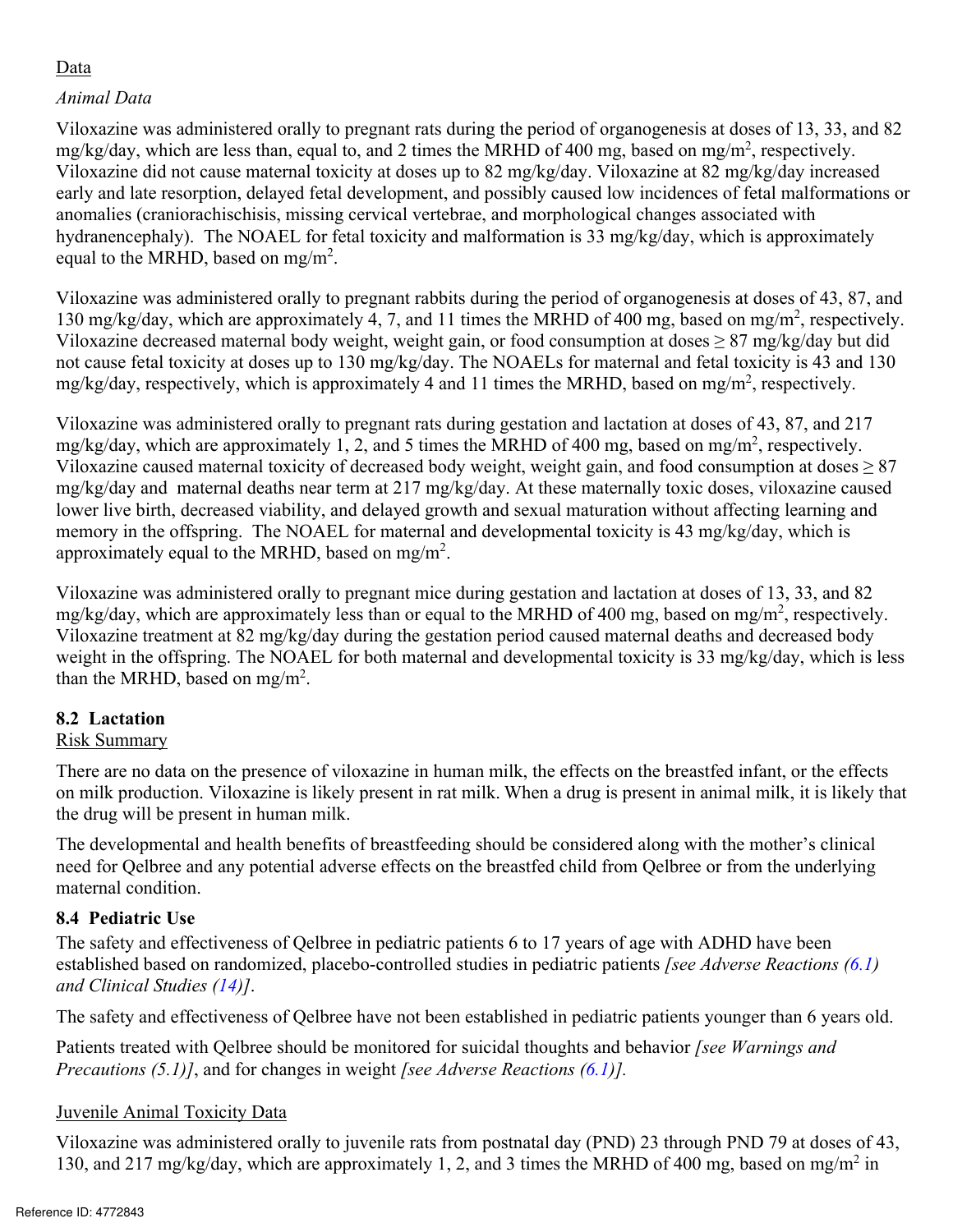children, respectively. Viloxazine decreased body weight, weight gain, and food consumption in both sexes at 217 mg/kg/day. Sexual maturation, reproductive capacity, and learning and memory were not affected. The NOAEL for juvenile toxicity is 130 mg/kg/day, which is approximately 2 times the MRHD, based on mg/m<sup>2</sup> in children.

#### **8.5 Geriatric Use**

Clinical trials of Qelbree in the treatment of ADHD did not include sufficient numbers of patients aged 65 and older to determine whether or not they respond differently from younger patients.

#### **8.6 Renal Impairment**

Dosage reduction is recommended in patients with severe (eGFR of  $\leq$  30 mL/min/1.73m<sup>2</sup> [MDRD]) renal impairment *[see Dosage and Administration (2.4)]*.

No dosage adjustment of Qelbree is recommended in patients with mild to moderate (eGFR of 30 to 89 mL/min/1.73m<sup>2</sup> [MDRD]) renal impairment.

The exposure of viloxazine increases in patients with renal impairment *[see Clinical Pharmacology (12.3)].* 

#### **8.7 Hepatic Impairment**

The effect of hepatic impairment on the pharmacokinetics of viloxazine is unknown *[see Clinical Pharmacology (12.3)].* Qelbree is not recommended in patients with hepatic impairment.

### **10 OVERDOSAGE**

#### Human Experience

The pre-market clinical trials with Qelbree do not provide information regarding symptoms of overdose.

Literature reports from post marketing experience with immediate-release viloxazine include cases of overdosage from 1000 mg to 6500 mg (2.5 to 16.25 times the maximum recommended daily dose). The most reported symptom was drowsiness. Impaired consciousness, diminished reflexes, and increased heart rate have also been reported.

#### Treatment and Management

There is no specific antidote for Qelbree overdose. Administer symptomatic and supportive treatment as appropriate. In case of overdose, consult a Certified Poison Control Center (1-800-222-1222 or www.poison.org).

# **11 DESCRIPTION**

Qelbree contains viloxazine, a selective norepinephrine reuptake inhibitor. Viloxazine is  $(\pm)$ -2-[ $(2$ ethoxyphenoxy)methyl]morpholine hydrochloride. The molecular formula is  $C_{13}H_{20}NO_3Cl$  and its molecular weight is 273.8 (HCl salt) with the following structural formula:



Viloxazine hydrochloride is a white to off-white powder. Viloxazine hydrochloride is soluble in water, 0.1N HCl and aqueous solutions of pH 9.5 and lower. Viloxazine hydrochloride is sparingly soluble in methanol, very slightly soluble in acetonitrile, acetic acid and isopropyl alcohol, and practically insoluble in ethyl acetate.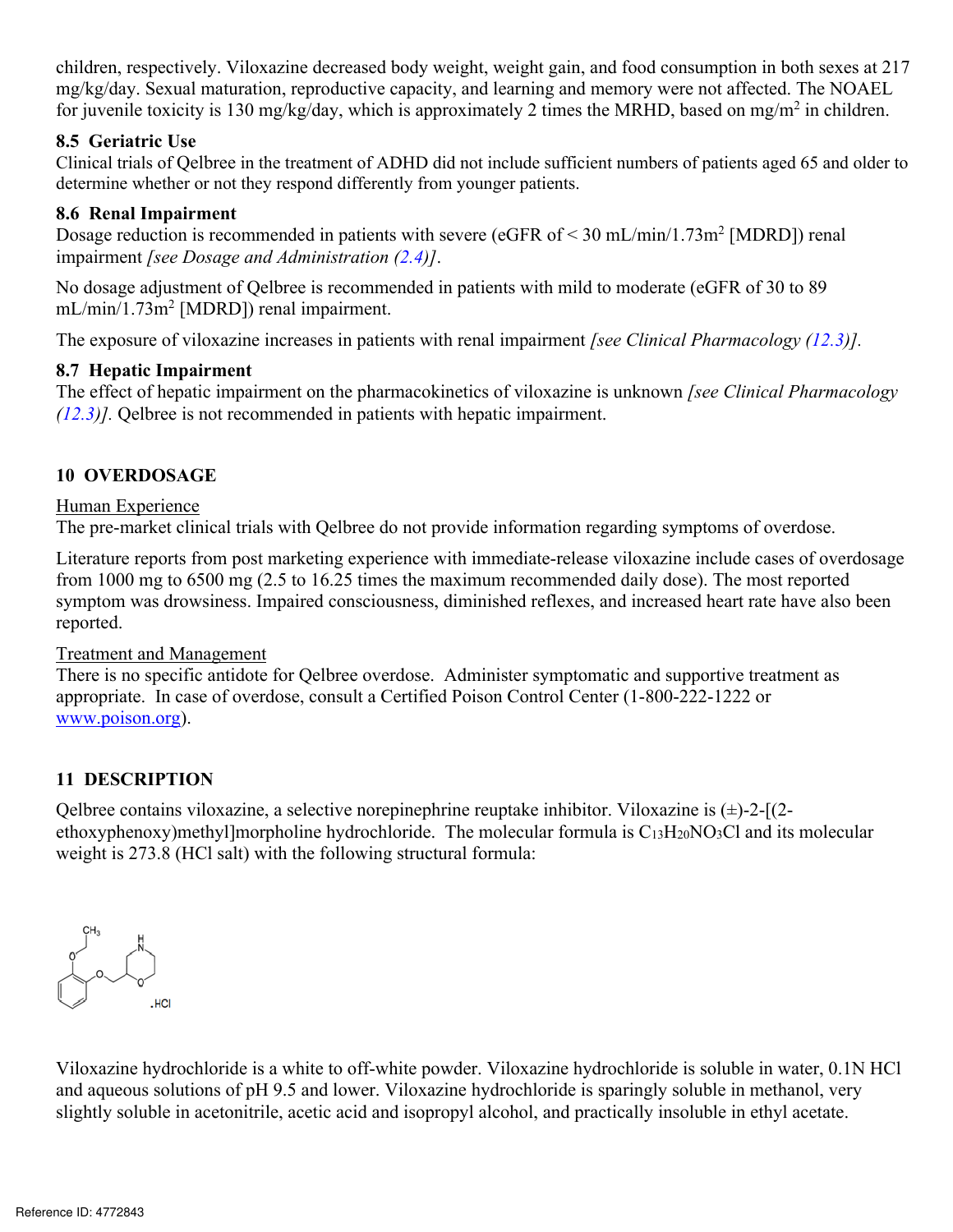Qelbree extended-release capsules are intended for oral administration. Each extended-release capsule contains 100 mg, 150 mg, and 200 mg of viloxazine free base equivalent to 115mg, 173mg, and 231mg, respectively, of viloxazine hydrochloride salt.

The inactive ingredients are: Ammonium hydroxide, black iron oxide, butyl alcohol, corn starch, ethylcellulose, FD&C Blue #1, FD&C Red #28, FD&C Yellow #5, FD&C Yellow #6, FD&C Yellow #10, gelatin, hypromellose, isopropyl alcohol, lactose monohydrate, medium chain triglycerides, oleic acid, polyethylene glycol, potassium hydroxide, propylene glycol, shellac, strong ammonia solution, sucrose, talc, triacetin, titanium dioxide.

# **12 CLINICAL PHARMACOLOGY**

### **12.1 Mechanism of Action**

The mechanism of action of viloxazine in the treatment of ADHD is unclear; however, it is thought to be through inhibiting the reuptake of norepinephrine.

### **12.2 Pharmacodynamics**

norepinephrine ( $IC_{50}$ =0.2  $\mu$ M). Viloxazine binds to the norepinephrine transporter (NET,  $Ki = 0.63 \mu M$ ) and inhibits the reuptake of

### Cardiac Electrophysiology

At a dose 4.5 times the maximum recommended dose, Qelbree did not prolong the QT interval to any clinically relevant extent. There was no effect of Qelbree on the PR interval or QRS duration in healthy volunteers. However, nonclinical studies suggest the potential for Qelbree to inhibit cardiac sodium channels.

### **12.3 Pharmacokinetics**

Viloxazine Cmax and AUC increase proportionally over a dosage range from 100 mg to 400 mg once daily. Steady-state was reached after two days of once-daily administration, and no accumulation was observed.

#### **Absorption**

The relative bioavailability of viloxazine extended-release relative to an immediate-release formulation was about 88%. The median (range) time to peak plasma concentration of viloxazine  $(T_{\text{max}})$  was approximately 5 hours, with a range of 3 to 9 hours, following a single 200 mg dose.

# *Effect of Food*

Administration of 200 mg viloxazine extended-release with a high-fat meal (800 to 1000 calories) decreased viloxazine Cmax and AUC by about 9% and 8%, respectively. Viloxazine Tmax increased by about 2 hours after administration with a high-fat meal. Sprinkling the contents of a capsule on applesauce decreased viloxazine  $C_{\text{max}}$ and AUC by about 10% and 5%, respectively.

# **Distribution**

Viloxazine is 76-82% bound to human plasma proteins over the blood concentration range of 0.5 mcg/mL to 10 mcg/mL.

# Elimination

The mean  $(\pm SD)$  half-life of viloxazine was  $7.02 \pm (4.74$  hours).

# *Metabolism*

Viloxazine is primarily metabolized by CYP2D6, UGT1A9, and UGT2B15. The major metabolite detected in plasma is 5-hydroxy-viloxazine glucuronide.

# *Excretion*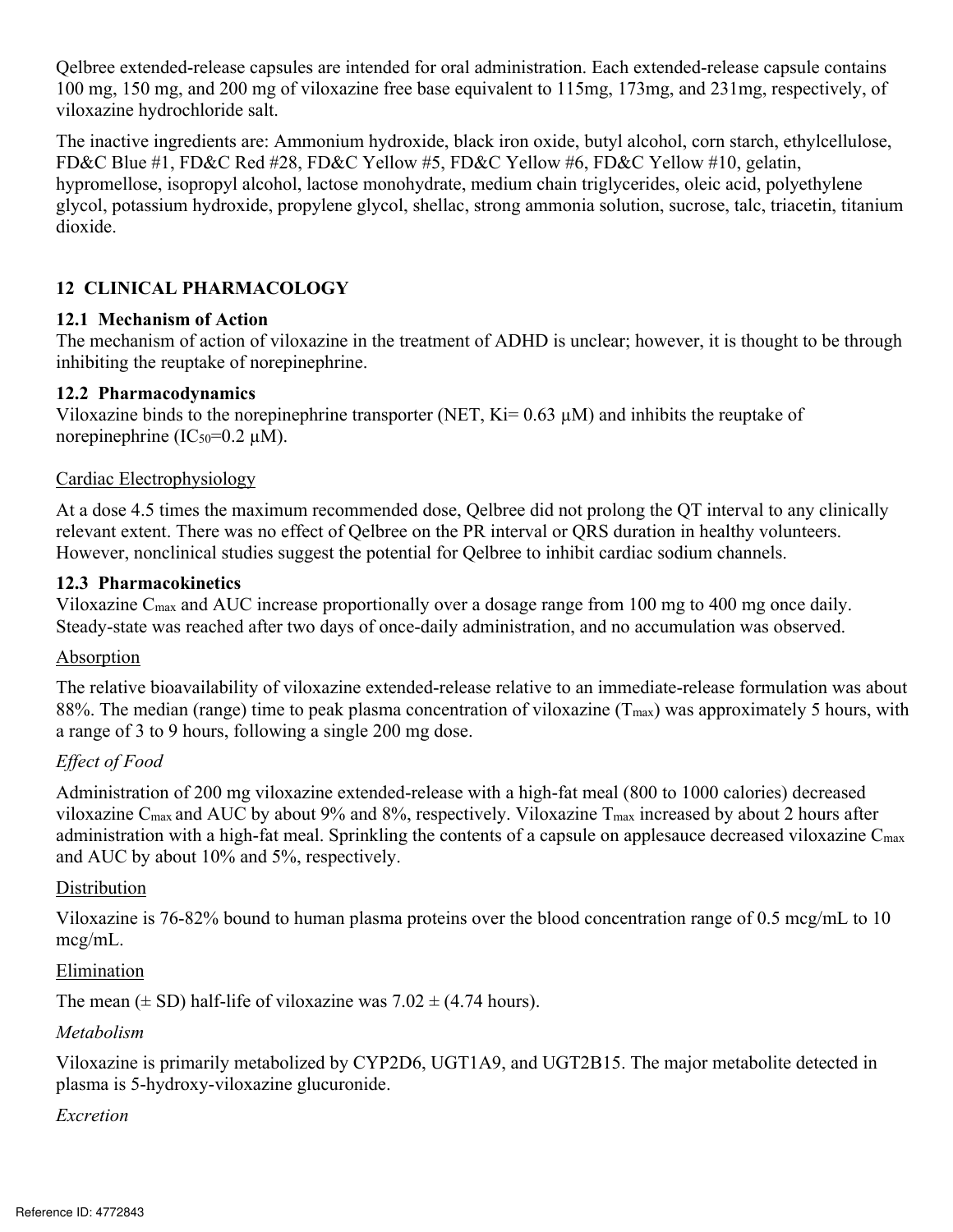Renal excretion is the primary route of excretion of viloxazine. After administration of radiolabeled viloxazine, 90% of the dose was recovered in urine within the first 24 hours post-dose. Less than 1% of the dose is excreted in the feces.

#### Specific Populations

#### *Geriatric Patients*

No studies were conducted to evaluate pharmacokinetics in the geriatric population.

### *Pediatric Patients*

The estimated steady-state  $C_{\text{max}}$  and  $AUC_{0-t}$  of viloxazine and its major metabolite, at doses ranging from 100 mg to 400 mg, were approximately 40-50% higher in pediatric patients 6 to 11 years of age than in pediatric patients 12 to 17 years of age.

*Male or Female Patients and Racial or Ethnic Groups* 

No clinically significant differences in the pharmacokinetics of viloxazine was observed based on race and sex.

*Patients with Renal Impairment* 

Exposures of viloxazine in patients with renal impairment are summarized in Figure 1 *[see Dosage and Administration (2.4) and Use in Specific Populations (8.6*)*]* 

# **Figure 1: Effect of Renal Impairment on Viloxazine Pharmacokinetics**



#### *Patients with Hepatic Impairment*

The pharmacokinetics of viloxazine have not been evaluated in hepatic impairment *[see Use in Specific Populations (8.7*)*]*.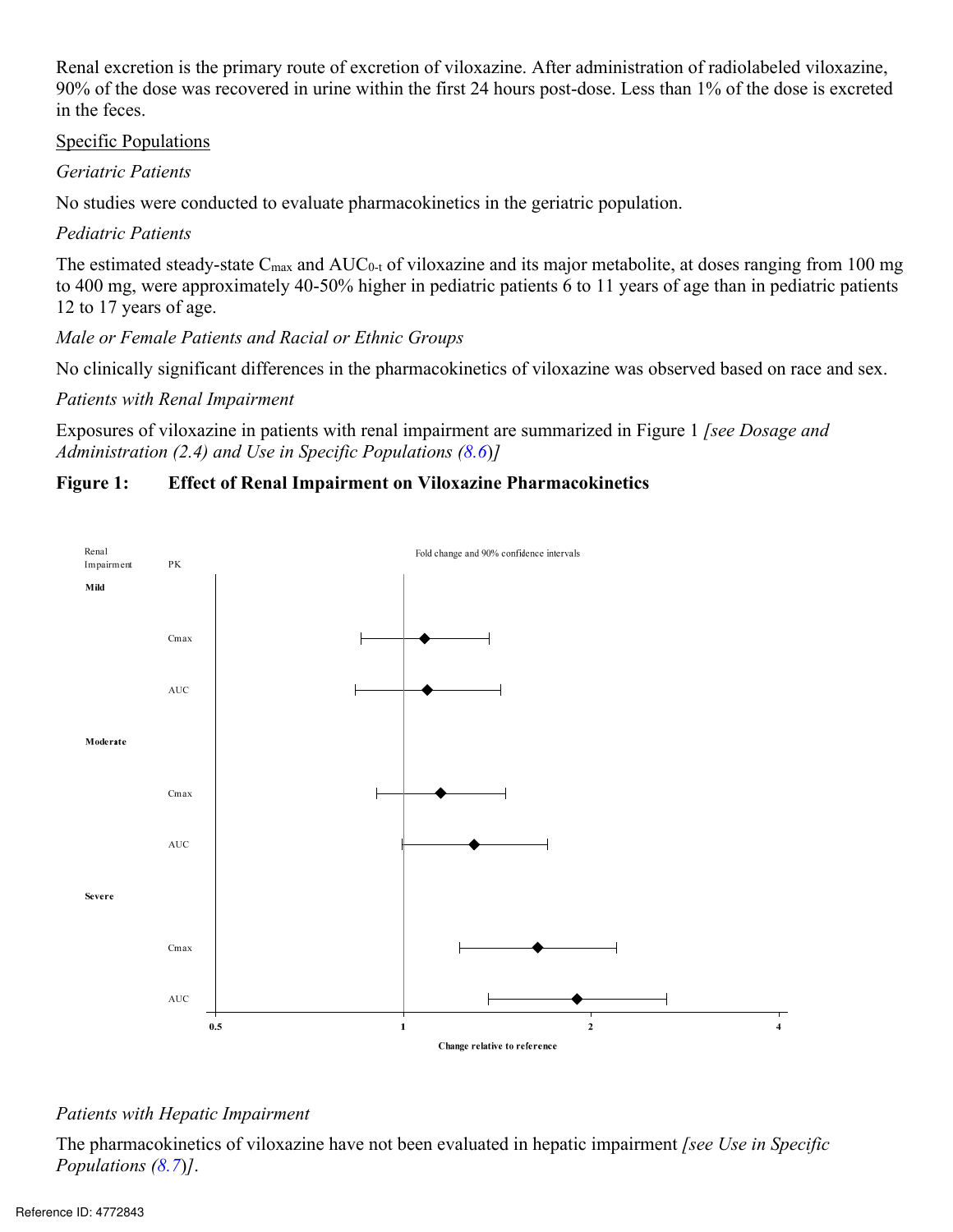#### *CYP2D6 Metabolism*

A multiple-dose study was conducted with Qelbree 900 mg once-daily in healthy volunteers to compare the effect of CYP2D6 poor metabolizers (PMs) and extensive metabolizers (EMs) on the PK of viloxazine. At steady state, viloxazine geometric means for  $C_{\text{max}}$  and  $AUC_{0.24}$  were 21% and 26%, respectively, higher in CYP2D6 PMs compared to EMs.

#### Drug Interaction Studies

*Alcohol*: There was no significant effect on viloxazine Cmax and AUC when 200 mg viloxazine ER was administered with orange juice containing 4% and 20% alcohol. However, when administered with orange juice containing 40% alcohol, C<sub>max</sub> and AUC of viloxazine decreased by about 32% and 19%, respectively.

The effect of other drugs on the pharmacokinetics of viloxazine is presented in Figure 2.

#### **Figure 2: Effects of Other Drugs on Viloxazine Pharmacokinetics**



The effect of viloxazine on the pharmacokinetics of other drugs is presented in Figure 3 *[see Drug Interactions (7.1)]*. **Figure 3: Effect of Viloxazine on the Pharmacokinetics of Other Drugs**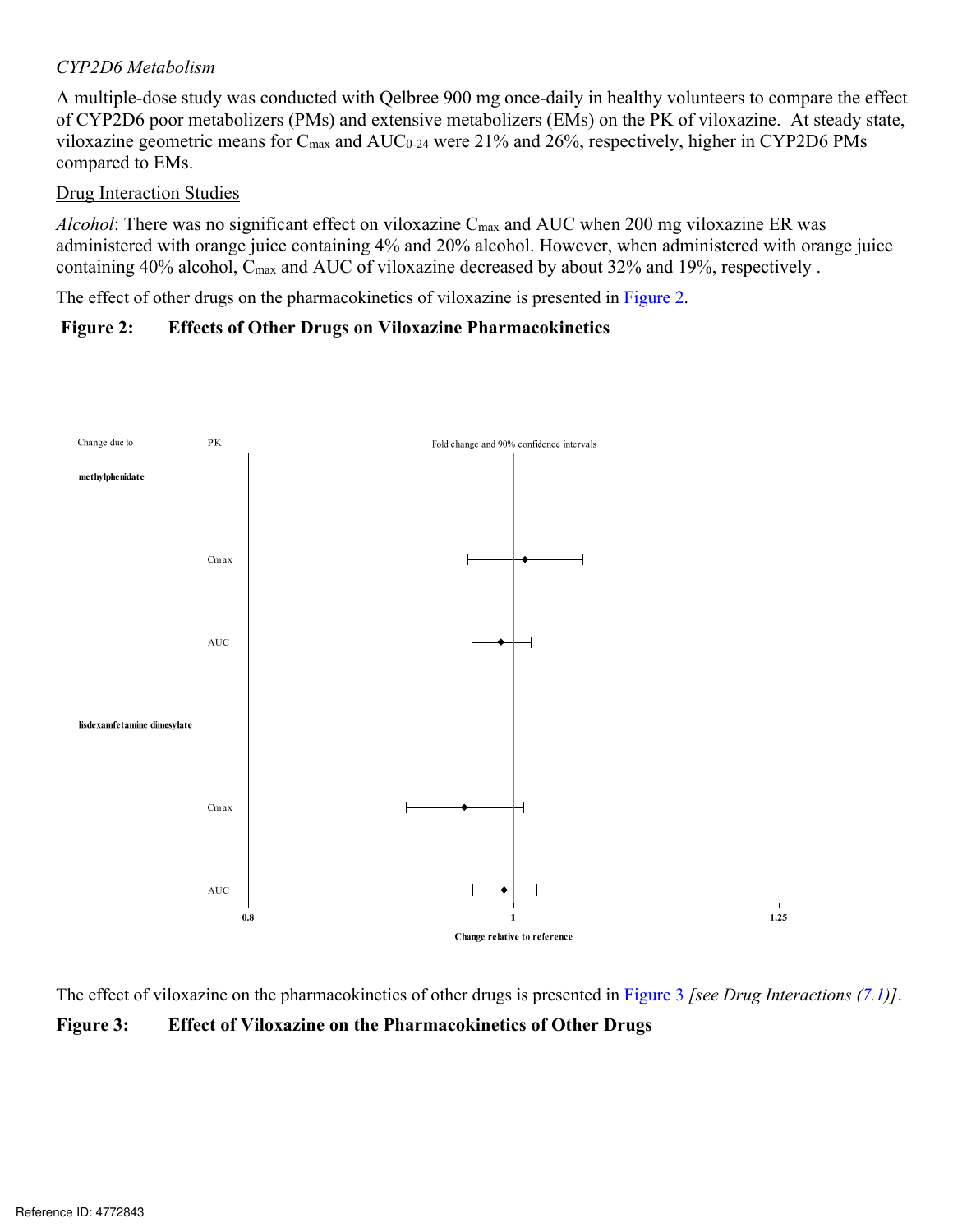

#### *In Vitro Studies*

Based on *in vitro* data, drugs that inhibit CYP isozymes 1A1, 1A2, 2B6, 2D6, 2C8, 2C9, 2C19, and 2E1 are not expected to have significant impact on the pharmacokinetic profile of viloxazine.

Viloxazine does not inhibit CYP2C8, 2C9 or 2C19 activities. Viloxazine is a reversible inhibitor of P450-1A2, 2B6, 2D6 and 3A4/5. Viloxazine is a potential inducer of CYP1A2 and CYP2B6.

*x* Viloxazine does not inhibit CYP2C8, 2C9 or 2C19 activities. Viloxazine is a reversible inhibitor of P450-1A2,  $2B6$ ,  $2D6$  and  $3A4/5$ . Viloxazine is a potential inducer of CYP1A2 and CYP2B6.<br>*Xiloxazine* is not a inhi Viloxazine is not a inhibitor of P-gp, BCRP, MATE2-K,OATP1B1\*1a, and OATP1B3 transporters. Viloxazine appears to be a weak inhibitor of the MATE1. Viloxazine is not a substrate of either OATP1B1\*1a or OATP1B3 transporters.

#### **13 NON-CLINICAL TOXICOLOGY**

# **13.1 Carcinogenesis, Mutagenesis, and Impairment of Fertility**

#### Carcinogenesis

Viloxazine did not increase the incidence of tumors in rats treated for 2 years at oral doses of 22, 43, and 87 mg/kg/day. The high dose of 87 mg/kg/day is approximately equal to the MRHD of 400 mg, based on mg/m<sup>2</sup> in children.

Viloxazine did not increase the incidence of tumors in Tg.rasH2 mice treated for 26 weeks at oral doses of 4.3, 13, and 43 mg/kg/day.

#### Mutagenesis

Viloxazine was not genotoxic in a battery of genotoxicity tests. It was not mutagenic in the *in vitro* bacterial reverse mutation (Ames) assay or clastogenic in the *in vitro* mammalian chromosomal aberration assay or in the *in vivo* rat bone marrow micronucleus assay.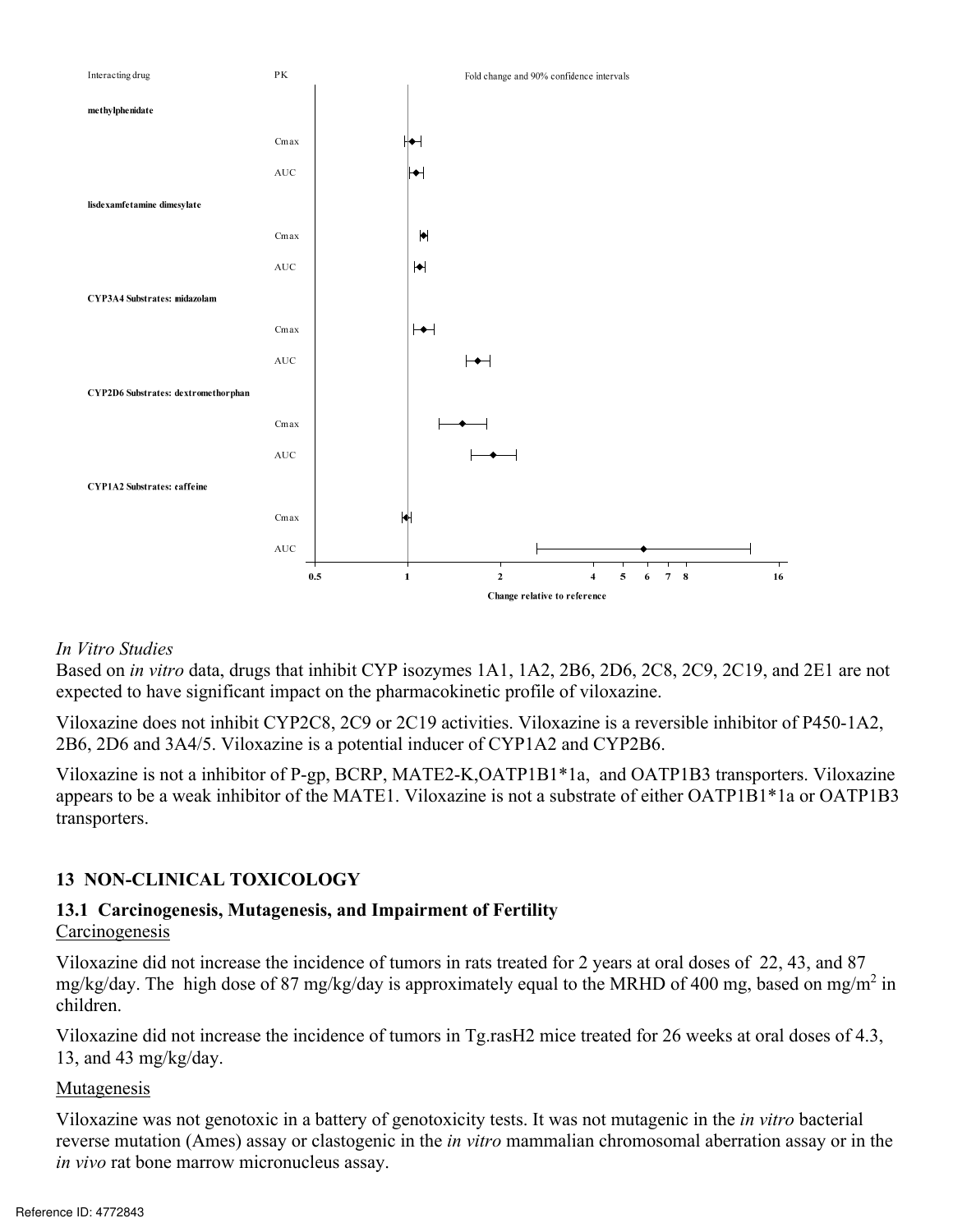#### Impairment of Fertility

Viloxazine was orally administered to male and female rats prior to and throughout mating and continued until completion of the second littering at doses of 13, 33, and 82 mg/kg/day, which are less than, equal to, and 2 times the MRHD of 400 mg, based on mg/m<sup>2</sup>, respectively. Viloxazine did not affect male or female fertility parameters in the rat. The NOAEL for male and female fertility is 82 mg/kg/day, which is approximately 2 times the MRHD, based on mg/m<sup>2</sup>.

### **13.2 Animal Toxicology and/or Pharmacology**

In animal studies, viloxazine treatment caused dose-dependent convulsions at oral doses of  $\geq 130$ ,  $\geq 173$ , and  $\geq 39$ mg/kg/day in the rat, mouse, and dog, respectively, which are approximately equal to or slightly higher than the MRHD of 400 mg, based on mg/m<sup>2</sup> in children.

### **14 CLINICAL STUDIES**

The efficacy of Qelbree in the treatment of ADHD in pediatric patients 6 to 17 years of age was evaluated in three short-term, randomized, placebo-controlled monotherapy trials (Studies 1, 2, and 3).

Study 1 (NCT03247530) was a multicenter, randomized, double-blind, three-arm placebo-controlled, parallel group monotherapy trial in patients 6 to 11 years of age with ADHD. Total duration of treatment was 6 weeks, including a 1-week titration period (starting at 100 mg once daily) and 5-week maintenance phase. Patients were randomized to receive 100 mg, 200 mg, or placebo, given once daily as a single dose. The primary endpoint was the change from baseline to the end of study on the total score on the ADHD Rating Scale (ADHD-RS-5), an 18 question scale that assesses hyperactivity, impulsivity, and inattentive symptoms. Higher ADHD-RS-5 scores reflect more severe symptoms. The Clinical Global Impression-Improvement (CGI-I) score at the end of the study was a secondary endpoint.

A total of 477 patients were randomized in Study 1; 399 completed the study, and 78 discontinued. The change from baseline (reduction) in ADHD-RS-5 total score was statistically significantly greater in patients treated with Qelbree 100 mg or with Qelbree 200 mg than in patients on placebo (see Table 3). Compared with patients on placebo, a statistically significantly greater reduction (improvement) in CGI-I score at the end of the study was observed both in patients treated with Qelbree 100 mg and in patients treated with Qelbree 200 mg.

Study 2 (NCT03247543) was a multicenter, randomized, double-blind, three-arm, placebo-controlled, parallelgroup monotherapy trial in patients 6 to 11 years of age with ADHD. Total duration of treatment was 8 weeks, including a 3-week titration period (starting at 100 mg once daily), and a 5-week maintenance phase. Patients were randomized to receive Qelbree 200 mg, Qelbree 400 mg, or placebo, given once daily as a single dose. The primary endpoint was the change from baseline to the end of study on the total score on the ADHD Rating Scale (ADHD-RS-5). The Clinical Global Impression-Improvement (CGI-I) score at the end of the study was a secondary endpoint.

A total of 313 patients were randomized in Study 2; 251 completed the study, and 62 discontinued. The change from baseline (reduction) in ADHD-RS-5 total score was statistically significantly greater in patients treated with Qelbree 200 mg or with Qelbree 400 mg than in patients on placebo (see Table 3). Compared with patients on placebo, a statistically significantly greater reduction (improvement) in CGI-I score at the end of the study was observed both in patients treated with Qelbree 200 mg and in patients treated with Qelbree 400 mg.

Study 3 (NCT03247517) was a multicenter, randomized, double-blind, three-arm, placebo-controlled, parallelgroup monotherapy trial in patients 12 to 17 years of age with ADHD. Total duration of treatment was 6 weeks, including 1-week titration period (starting at 200mg once daily) and a 5-week maintenance phase. Patients were randomized to receive Qelbree 200 mg, Qelbree 400 mg, or placebo, given once daily as a single dose. The primary endpoint was the change from baseline to the end of study on the total score on the ADHD Rating Scale (ADHD-RS-5). The Clinical Global Impression-Improvement (CGI-I) score at the end of the study was a secondary endpoint.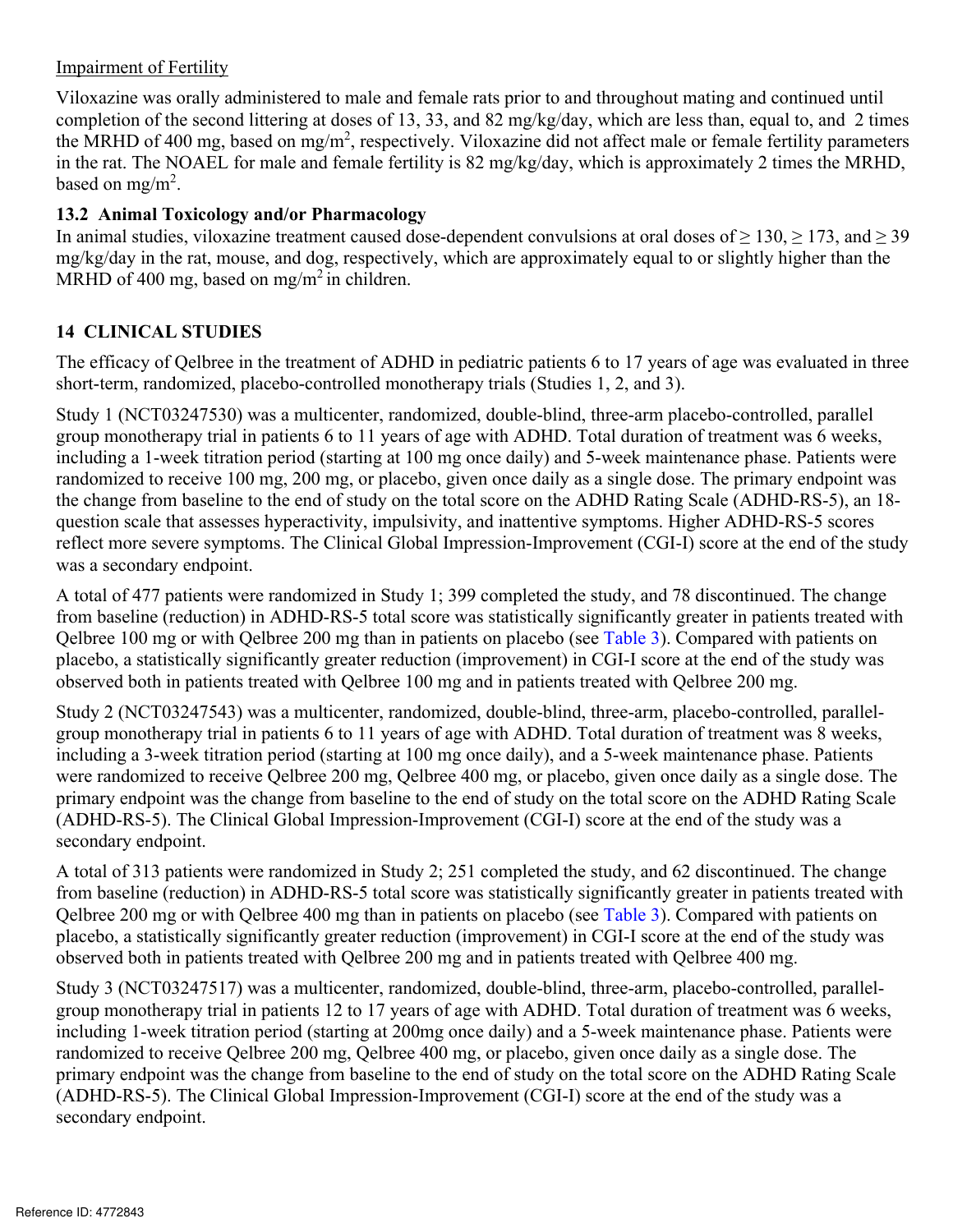A total of 310 patients were randomized in Study 3; 266 completed and 44 discontinued. The change from baseline (reduction) in ADHD-RS-5 total score was statistically significantly greater in patients treated with Qelbree 200 mg or with Qelbree 400 mg than in patients on placebo (see Table 3). Compared with patients on placebo, a statistically significantly greater reduction (improvement) in CGI-I score at the end of the study was observed both in patients treated with Qelbree 200 mg and in patients treated with Qelbree 400 mg.

#### **Table 3. Primary Efficacy Results for Change from Baseline in ADHD-RS-5 Total Score in Pediatric Patients (6 to 17 years) with ADHD (Studies 1, 2, 3)**

| <b>Study Number</b><br>Treatment<br>Primary Efficacy Measure: ADHD-RS-5 Total Score<br>(Age range)<br>Group |                                                  |            |                                                                                                                                                                                           |                                |                                                                                                                                                                               |
|-------------------------------------------------------------------------------------------------------------|--------------------------------------------------|------------|-------------------------------------------------------------------------------------------------------------------------------------------------------------------------------------------|--------------------------------|-------------------------------------------------------------------------------------------------------------------------------------------------------------------------------|
|                                                                                                             |                                                  |            | Mean<br><b>Baseline Score</b><br>(SD)                                                                                                                                                     | <b>LS Mean</b><br>(SE)         | Change from Baseline Placebo-subtracted Difference <sup>a</sup><br>$(95\% \text{ CI})$                                                                                        |
| Study 1<br>$(6 \text{ to } 11 \text{ years})$                                                               | $100 \text{ mg/day}^*$                           | 147        | 45.0(6.53)                                                                                                                                                                                | $-16.6(1.16)$                  | $-5.8$ (-8.9, -2.6)                                                                                                                                                           |
|                                                                                                             | $200 \text{ mg/day}^*$<br>Placebo                | 158<br>155 | 44.0(6.80)<br>43.6(7.05)                                                                                                                                                                  | $-17.7(1.12)$<br>$-10.9(1.14)$ | $-6.9$ $(-10.0, -3.8)$<br><b><i><u>Participate</u></i></b>                                                                                                                    |
| Study 2<br>$(6 \text{ to } 11 \text{ years})$                                                               | $200 \text{ mg/day}^*$                           | 107        | 43.8(6.54)<br>45.0(6.55)                                                                                                                                                                  | $-17.6(1.43)$<br>$-17.5(1.52)$ | $-6.0$ ( $-10.0, -1.9$ )<br>$-5.8(-9.9, -1.7)$                                                                                                                                |
|                                                                                                             | $400 \text{ mg/day}^*$<br>Placebo                |            | 43.5(6.79)                                                                                                                                                                                | $-11.7(1.48)$                  | <b>Service</b> Construction                                                                                                                                                   |
| Study 3<br>$(12 \text{ to } 17 \text{ years})$                                                              | $200 \text{ mg/day}^*$<br>$400 \text{ mg/day}^*$ | 103        | 39.9(7.22)<br>39.4(7.59)                                                                                                                                                                  | $-16.0(1.45)$<br>$-16.5(1.38)$ | $-4.5$ ( $-8.4, -0.6$ )<br>$-5.1$ $(-8.9, -1.3)$                                                                                                                              |
|                                                                                                             | Placebo                                          | 104        | 40.5(6.79)                                                                                                                                                                                | $-11.4(1.37)$                  |                                                                                                                                                                               |
| mean; CI: confidence interval, not adjusted for multiple comparisons                                        |                                                  |            | <sup>a</sup> Difference (drug minus placebo) in least-squares mean change from baseline<br>* Doses that are statistically significantly superior to placebo after multiplicity adjustment |                                | ADHD-RS-5 = Attention-Deficit/Hyperactivity Disorder Rating Scale 5 <sup>th</sup> Edition; n: sample size; SD: standard deviation; SE: standard error; LS Mean: least-squares |
|                                                                                                             |                                                  |            | <b>6 HOW SUPPLIED/STORAGE AND HANDLING</b>                                                                                                                                                |                                |                                                                                                                                                                               |
| <b>How Supplied</b>                                                                                         |                                                  |            |                                                                                                                                                                                           |                                |                                                                                                                                                                               |

#### **16 HOW SUPPLIED/STORAGE AND HANDLING**

#### **How Supplied**

Qelbree (viloxazine extended-release capsules) are available in the following strengths and colors:

100mg (yellow capsule printed with "SPN" on capsule cap and "100" on capsule body with edible black ink).

| 150mg (lavender capsule printed with "SPN" on capsule cap and "150" on capsule body with edible black ink).    |  |
|----------------------------------------------------------------------------------------------------------------|--|
|                                                                                                                |  |
|                                                                                                                |  |
|                                                                                                                |  |
|                                                                                                                |  |
| 200mg (light green capsule printed with "SPN" on capsule cap and "200" on capsule body with edible black ink). |  |
|                                                                                                                |  |
|                                                                                                                |  |
|                                                                                                                |  |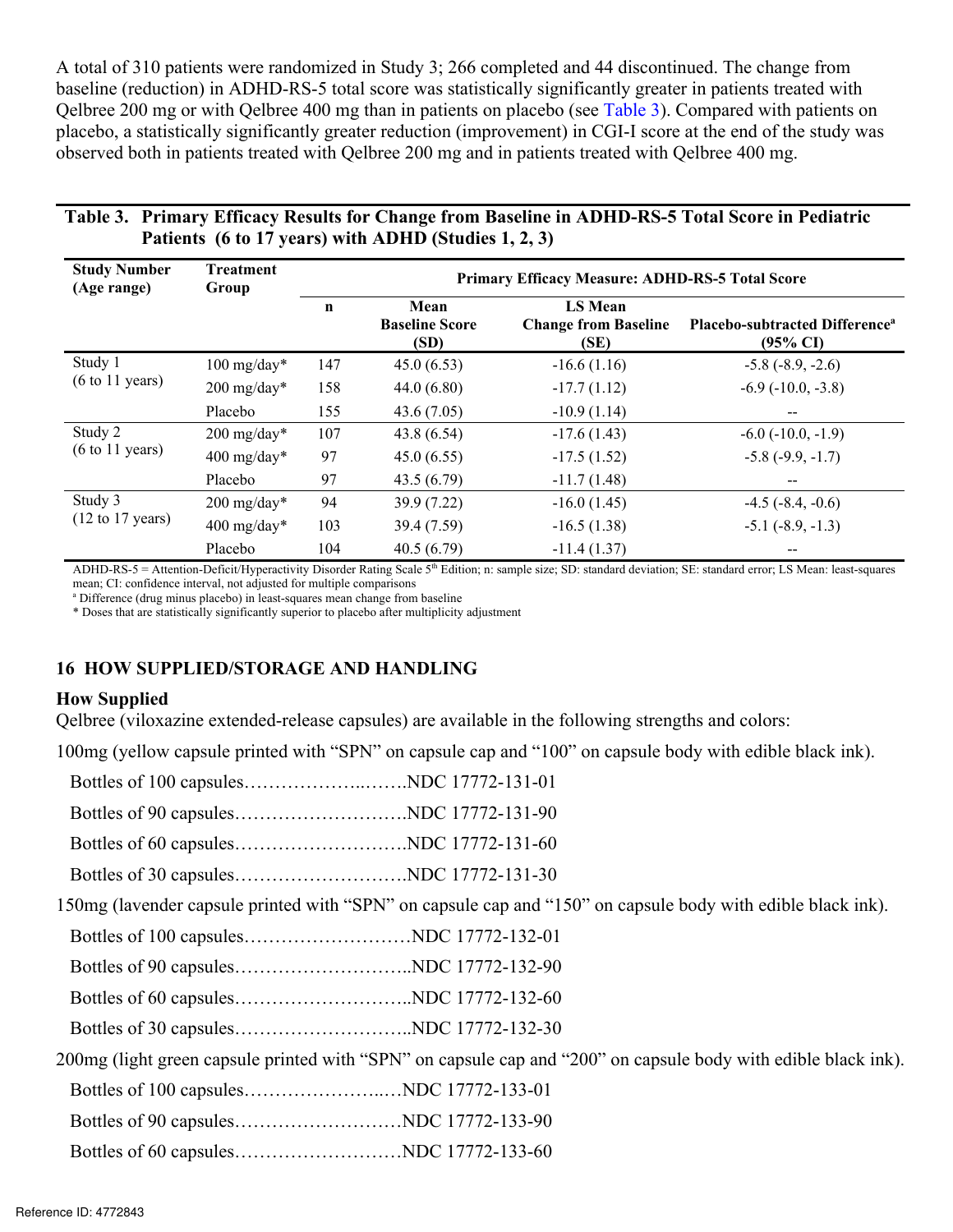Bottles of 30 capsules………………………NDC 17772-133-30

#### **Storage and Handling**

Store at 20°C to 25°C (68°F to 77°F); excursions permitted between 15°C to 30°C (59°F to 86°F).

### **17 PATIENT COUNSELING INFORMATION**

Advise the patient to read the FDA-approved patient labeling (Medication Guide).

#### Suicidal Thoughts and Behaviors

Advise patients and caregivers to monitor for the emergence of suicidal thoughts or behaviors or symptoms that might be precursors to emerging suicidal ideation or behavior, especially early during treatment and when the dosage is adjusted up or down. Instruct patients and caregivers to report such symptoms to the healthcare provider *[see Boxed Warning and Warnings and Precautions (5.1)]*.

#### Concomitant Use with Monoamine Oxidase Inhibitors (MAOI)

Caution patients about the concomitant use of Qelbree and monoamine oxidase inhibitors (MAOI), or within 14 days after discontinuing an MAOI, because of an increased risk of hypertensive crisis *[see Contraindications (4) and Drug Interactions (7.1)]*.

#### Blood Pressure and Heart Rate Increases

Instruct patients that Qelbree can cause elevations of their blood pressure and pulse rate and they should be monitored for such effects *[see Warnings and Precautions (5.2)]*.

#### Activation of Mania/Hypomania

Advise patients and their caregivers to look for signs of activation of mania/hypomania *[see Warnings and Precautions (5.3)]*.

#### Somnolence and Fatigue

 hazardous machinery, until they know how they will be affected by Qelbree *[see Warnings and Precautions*  Advise patients about the potential for somnolence (including sedation and lethargy) and fatigue. Advise patients to use caution when performing activities requiring mental alertness, such as driving a motor vehicle or operating (*5.4)].* 

#### Effects on Weight

 using Qelbree *[see Adverse Reactions* (*6.1)].*  Advise patients and their caregivers that Qelbree may affect weight and that weight should be monitored while

#### Pregnancy

Advise patients that there is a pregnancy registry that monitors pregnancy outcomes in women exposed to Qelbree during pregnancy. Advise females of reproductive potential to inform their healthcare provider of a known or suspected pregnancy to discuss if Qelbree should be discontinued *[see Use in Specific Populations (8.1)].* 

#### Administration Instructions

Advise patients to take the capsule whole or sprinkled on a teaspoonful of applesauce and consume within 2 hours. Do not cut, chew or crush the capsule *[see Dosage and Administration (2.3)]*.

Qelbree is manufactured by: Catalent Pharma Solutions, LLC, 1100 Enterprise Drive Winchester, KY 40391.

Distributed by: Supernus Pharmaceuticals, Inc. Rockville, MD 20850 USA

Qelbree is a trademark of Supernus Pharmaceuticals, Inc.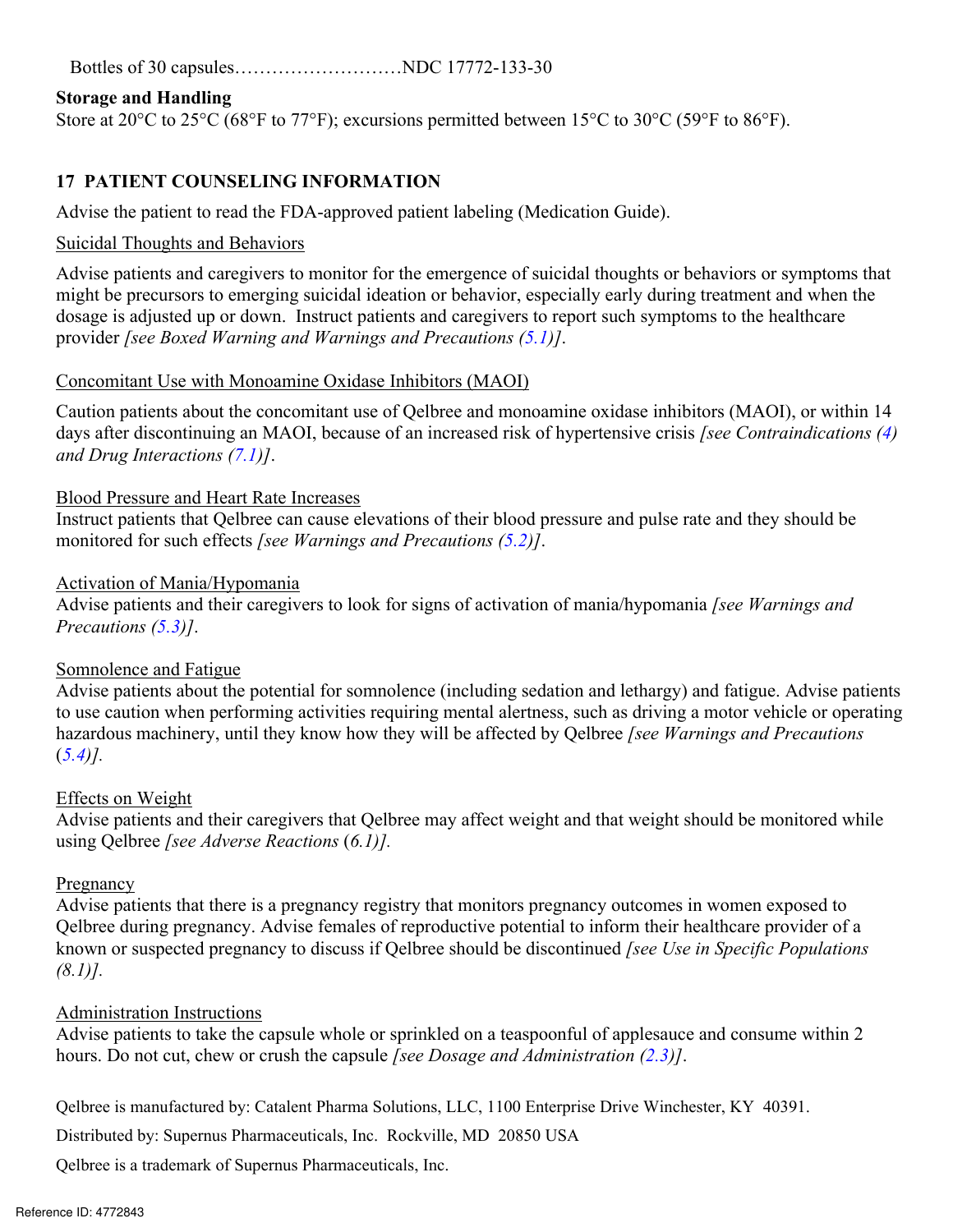RA-QEL-V1-202104

© Supernus Pharmaceuticals Inc. 2021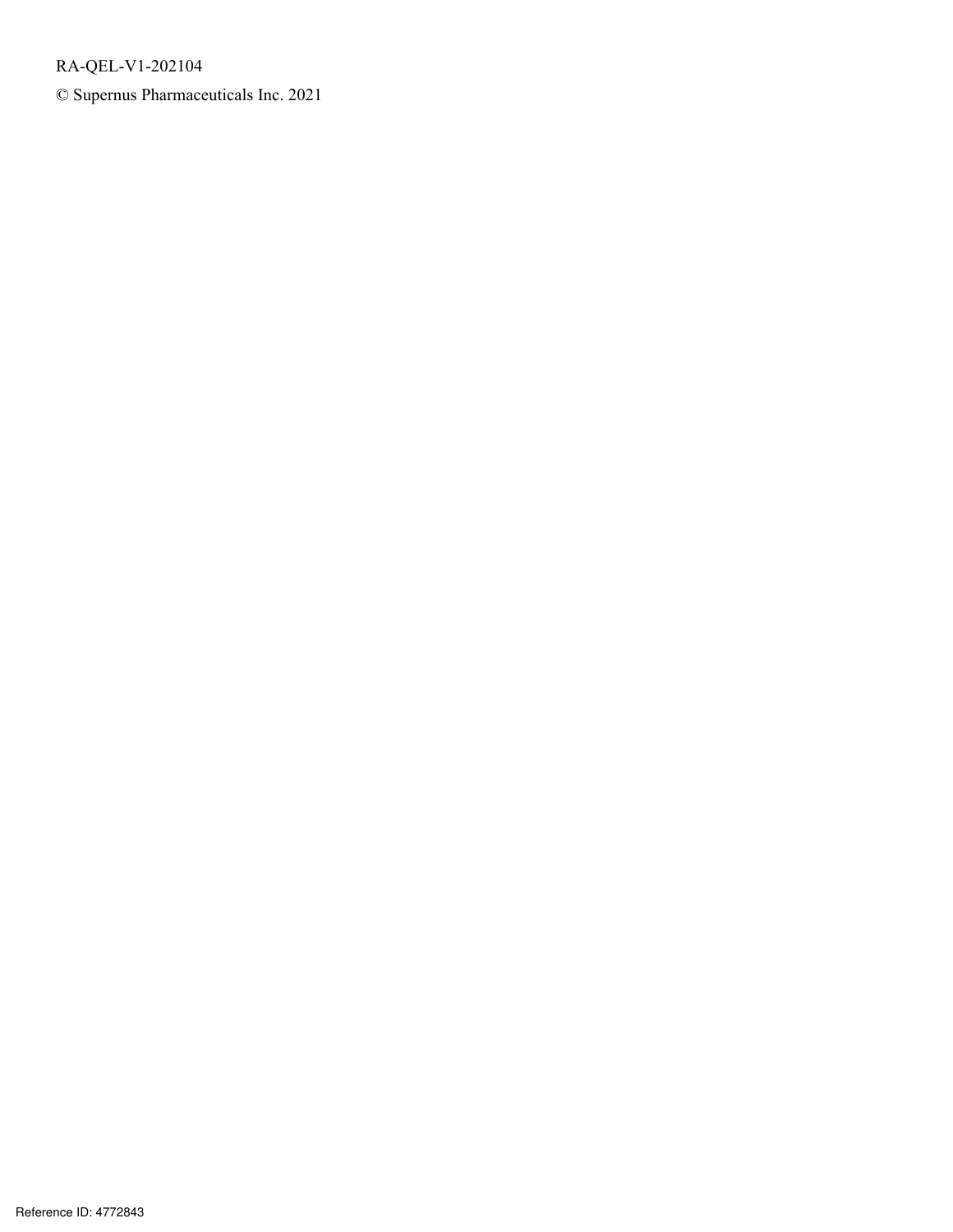#### **MEDICATION GUIDE QELBREETM (Kel' bree) (viloxazine extended-release capsules)**

**for oral use** 

#### **What is the most important information I should know about QELBREE?**

#### **QELBREE can cause serious side effects, including:**

**Increased risk of suicidal thoughts or actions.** QELBREE may increase suicidal thoughts and actions in some children with attention deficit hyperactivity disorder (ADHD), **especially within the first few months of treatment or when the dose is changed.** 

#### **How can I watch for and try to prevent suicidal thoughts and actions?**

- o Pay close attention to any changes, especially sudden changes in mood, behavior, thoughts, or feelings or if your child develops suicidal thoughts or actions. This is very important when QELBREE treatment is started or when the dose is changed.
- o Call your healthcare provider right away if your child has any new or sudden changes in mood, behavior, thoughts, or feelings, or if your child develops suicidal thoughts or actions.
- o Keep all follow-up visits with your healthcare provider as scheduled. Call your healthcare provider between visits as needed, especially if you have concerns about symptoms.

#### **symptoms, especially if they are new, worse, or worry you: Call your healthcare provider or get emergency help right away if your child has any of the following**

- 
- $\circ$ new or worse depression and the new or worse anxiety
- o feeling very agitated or restless o panic attacks
- $\circ$  trouble sleeping (insomnia)  $\circ$  new or worse irritability
- $\circ$  acting aggressive, being angry, or violent  $\circ$  acting on dangerous impulses
- o an extreme increase in activity and talking (mania)
- $\circ$ o attempts to commit suicide o thoughts about suicide or dying
	-
	- $\circ$
	-
	-
	- o other unusual changes in behavior or mood

See **"What are the possible side effects of QELBREE?"** for more information about side effects.

#### **What is QELBREE?**

QELBREE is a prescription medicine used to treat attention deficit hyperactivity disorder (ADHD) in children 6 to 17 years of age.

It is not known if QELBREE is safe and effective in children less than 6 years of age.

#### **Do not take QELBREE if your child:**

- takes a medicine used to treat depression called a monoamine oxidase inhibitor (MAOI). Ask your healthcare provider or pharmacist if you are not sure if your child takes an MAOI.
- stopped taking an MAOI in the last 14 days.
- takes alosetron, duloxetine, ramelteon, tasimelteon, tizanidine, or theophylline.

#### **Before taking QELBREE, tell your healthcare provider about all your child's medical conditions, including if your child:**

- has, or has a family history of, suicide, bipolar disorder, depression, mania or hypomania
- has blood pressure or heart rate problems
- has severe kidney problems. Your healthcare provider may lower the dose of QELBREE.
- has liver problems
- is pregnant or plans to become pregnant. QELBREE may cause harm to the mother when taken during pregnancy. You and your healthcare provider will decide if QELBREE should be taken during pregnancy.
	- $\circ$  Tell your healthcare provider right away if your child becomes pregnant or thinks they are pregnant during treatment with QELBREE.
	- o There is a pregnancy registry for females who are exposed to QELBREE during pregnancy. The purpose of the registry is to collect information about the health of females exposed to QELBREE and their baby. If you become pregnant while taking QELBREE, talk to your healthcare provider about registering with the National Pregnancy Registry for Psychiatric Medications by calling 1-866-961-2388 or go to www.womensmentalhealth.org/preg.
- is breastfeeding or plans to breastfeed. It is not known if QELBREE passes into breastmilk. Talk to your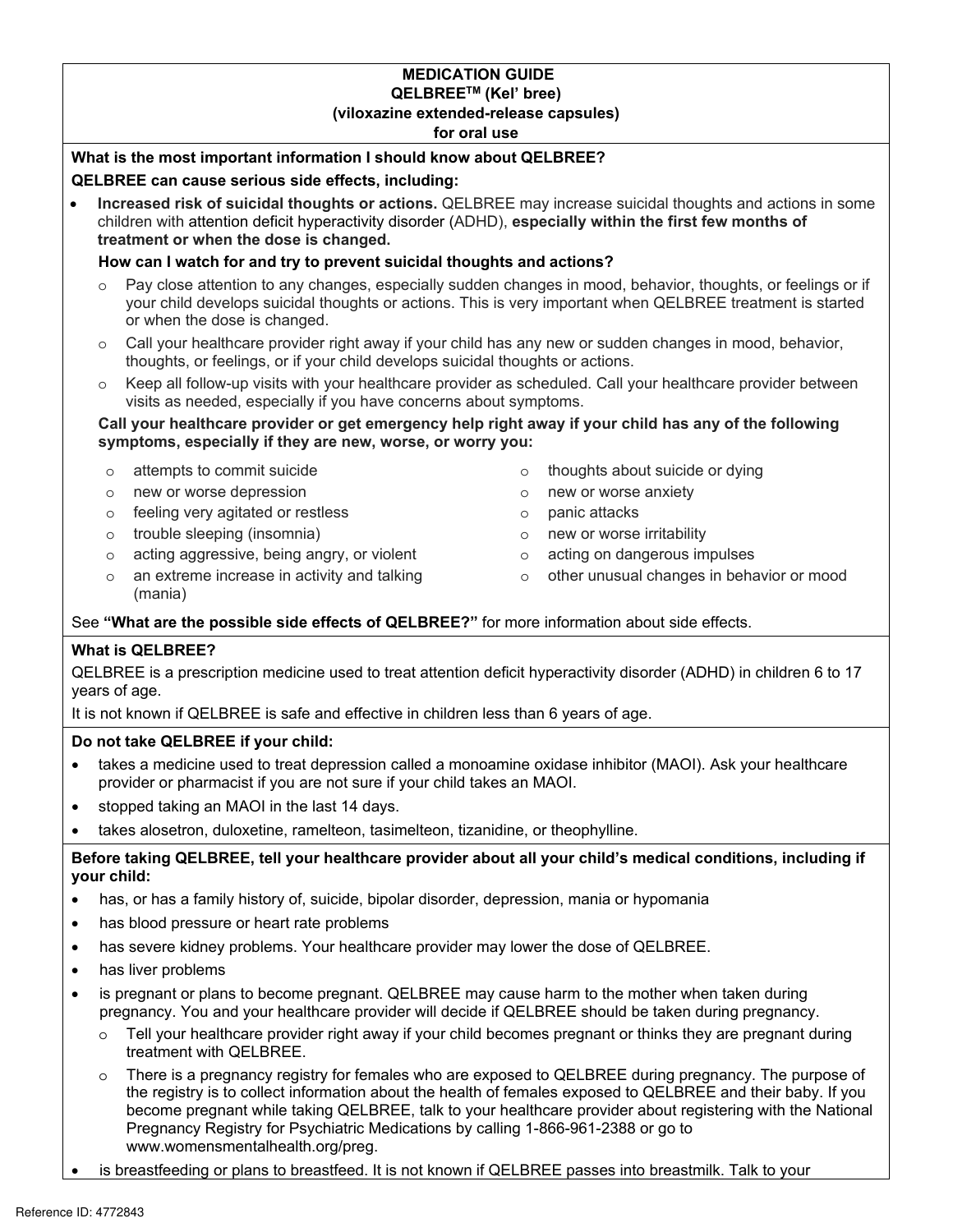healthcare provider about the best way to feed the baby during treatment with QELBREE.

counter medicines, vitamins, and herbal supplements. **Tell your healthcare provider about all the medicines your child takes,** including prescription and over-the-

QELBREE and other medicines may affect each other causing possible serious side effects.

Your healthcare provider will decide if QELBREE can be taken with other medicines.

#### **Especially tell your healthcare provider if your child takes:**

- MAOIs
- alosetron
- duloxetine
- ramelteon
- tasimelteon
- tizanidine
- theophylline

Know the medicines your child takes. Keep a list of them and show it to your healthcare provider and pharmacist when your child gets a new medicine.

#### **Do not start any new medicine during treatment with QELBREE without first talking to your healthcare provider.**

#### **How should I take QELBREE?**

- Take QELBREE exactly as your healthcare provider tells you to take it.
- Take QELBREE 1 time each day with or without food.
- Swallow QELBREE capsules whole. Do not cut, crush, or chew the capsules.
- If QELBREE capsules cannot be swallowed whole, the capsule may be opened and the entire contents sprinkled onto a teaspoonful of applesauce.
- Swallow all the applesauce mixture right away, **without chewing**, or within 2 hours of mixing.
	- o **Do not** chew the applesauce mixture.
	- o **Do not** store applesauce mixture.
- Talk to your healthcare provider about what you should do if your child misses a dose.
- If you or your child takes too much QELBREE or overdoses, call your poison control center at 1-800-222-1222 right away, or go to the nearest emergency room.

#### **What should I avoid while taking QELBREE?**

Do not drive or operate heavy machinery until you know how QELBREE will affect you. QELBREE may cause you to feel sleepy or tired.

#### **What are the possible side effects of QELBREE?**

**QELBREE can cause serious side effects, including:** 

- See "**What is the most important information I should know about QELBREE?**"
- **Increased blood pressure and heart rate.** Your healthcare provider should check your child's blood pressure and heart rate before starting and during treatment with QELBREE.
- may include: **Manic episodes.** Manic episodes may happen in people with bipolar disorder who take QELBREE. Symptoms
	- o greatly increased energy

o severe trouble sleeping

o racing thoughts

o reckless behavior

o excessive happiness or irritability

- o unusually grand ideas
- o talking more or faster than usual
- **Sleepiness and tiredness**. See **"What should I avoid while taking QELBREE?"**

#### **The most common side effects of QELBREE include:**

- sleepiness
- tiredness
- vomiting
- irritability
- decreased appetite
- nausea
- trouble sleeping